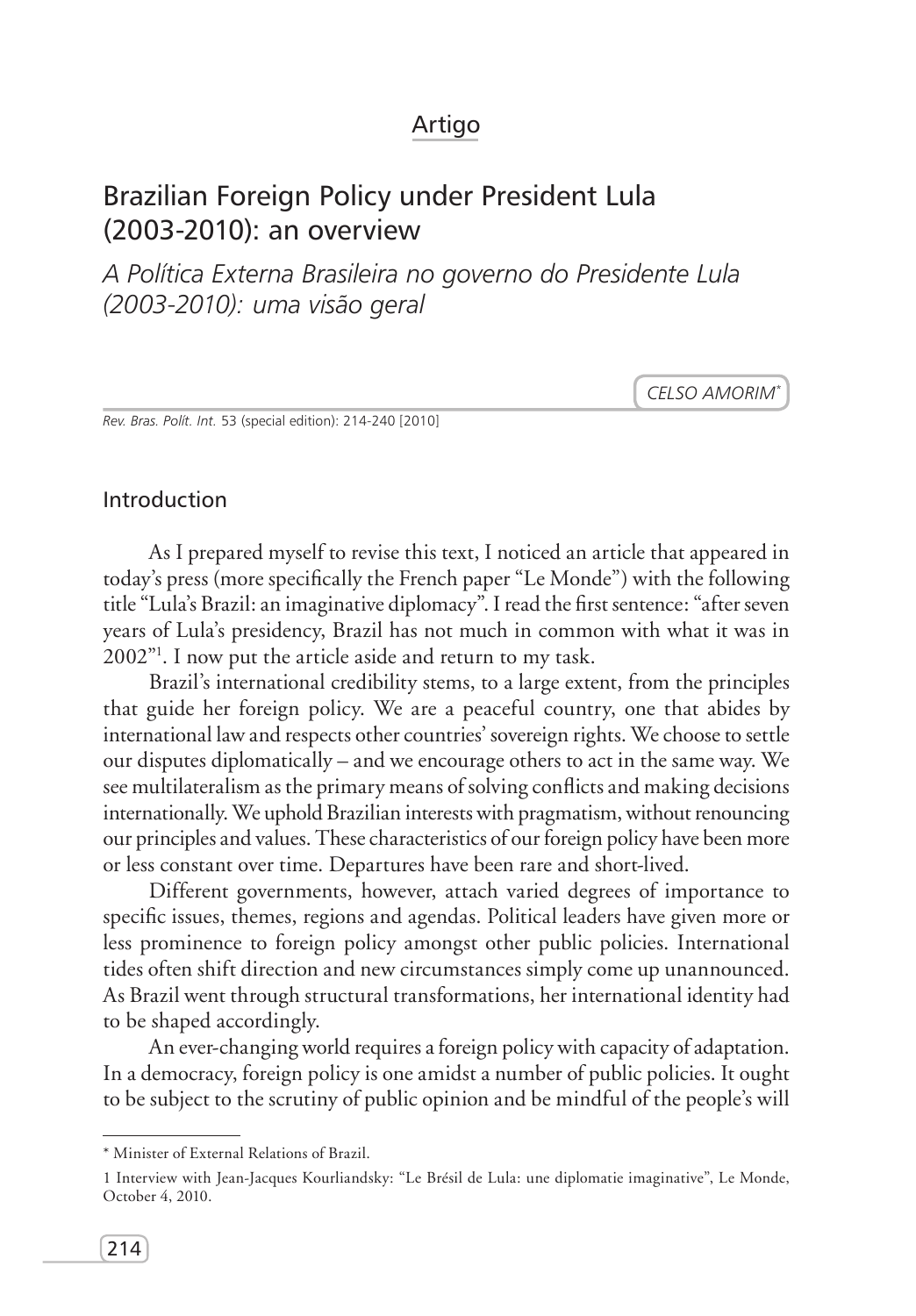as expressed at the ballot box. President Lula seized the mandate for change that his two elections granted him in order to shape a new role for Brazil in the world, while remaining faithful to the basic principles that have guided our foreign relations. The author of the newspaper article was right: we did it imaginatively.

### A changing world

The end of the Cold War was followed by a great deal of optimism in the face of a "new world order" some claimed would last forever – or, at least, for a very long period. There were high expectations that the practices of "good governance" – universal patterns to be followed by States in their domestic policies – would in and by themselves guarantee a better life for the unprivileged and the dispossessed.

Globalisation was generally seen as a panacea. Soon, it became clear that globalisation had its downsides. There is strong evidence that it has increased inequalities among and within States. The promise of a better and fairer world that would result from the triumph of "Western" political values (whatever one means by that) and of market economy was not fulfilled. Contrary to Francis Fukuyama's predictions, History did not meet its end.

It is true that the post-Cold War era brought the world closer together. Globalisation produced a higher degree of political interdependence among States. Neglect of international rules of coexistence under the pretext of protecting national security can only occur at a price. Unlawful unilateral actions, particularly after the occupation of Iraq in 2003, are less and less likely to muster support or, even, to succeed.

There was widespread belief that the demise of the Soviet Union would lead to the rise of a single superpower bound to exercise a "benign" hegemony over the entire world. History proved that such a forecast was hasty. There is plenty of evidence that power is in fact being diluted, as a larger number of countries have become stakeholders of global stability. This may not be true when it comes to sheer military might, but it is certainly the case if power is understood in a wider sense: that of influencing behaviour of other actors and, ultimately, the course of events.

The rise of big developing countries – Brazil, China, India, South Africa, Indonesia, Mexico, Egypt, Turkey, among others – is the most important phenomenon of the post-Cold War period. This trend became more evident after the economic meltdown of 2008. The so-called emerging nations enjoy greater political and economic weight in global affairs.

This realignment of forces in the international system is paving the way for a more multipolar order. It has been said that the metaphor that best illustrates how the world is organized today is no longer the "hub-and-spoke", in which all the units must refer to the centre in order to communicate with one another, but rather the "subway map" with its intertangled lines and network of stations, some of which, of course, remain more important than others.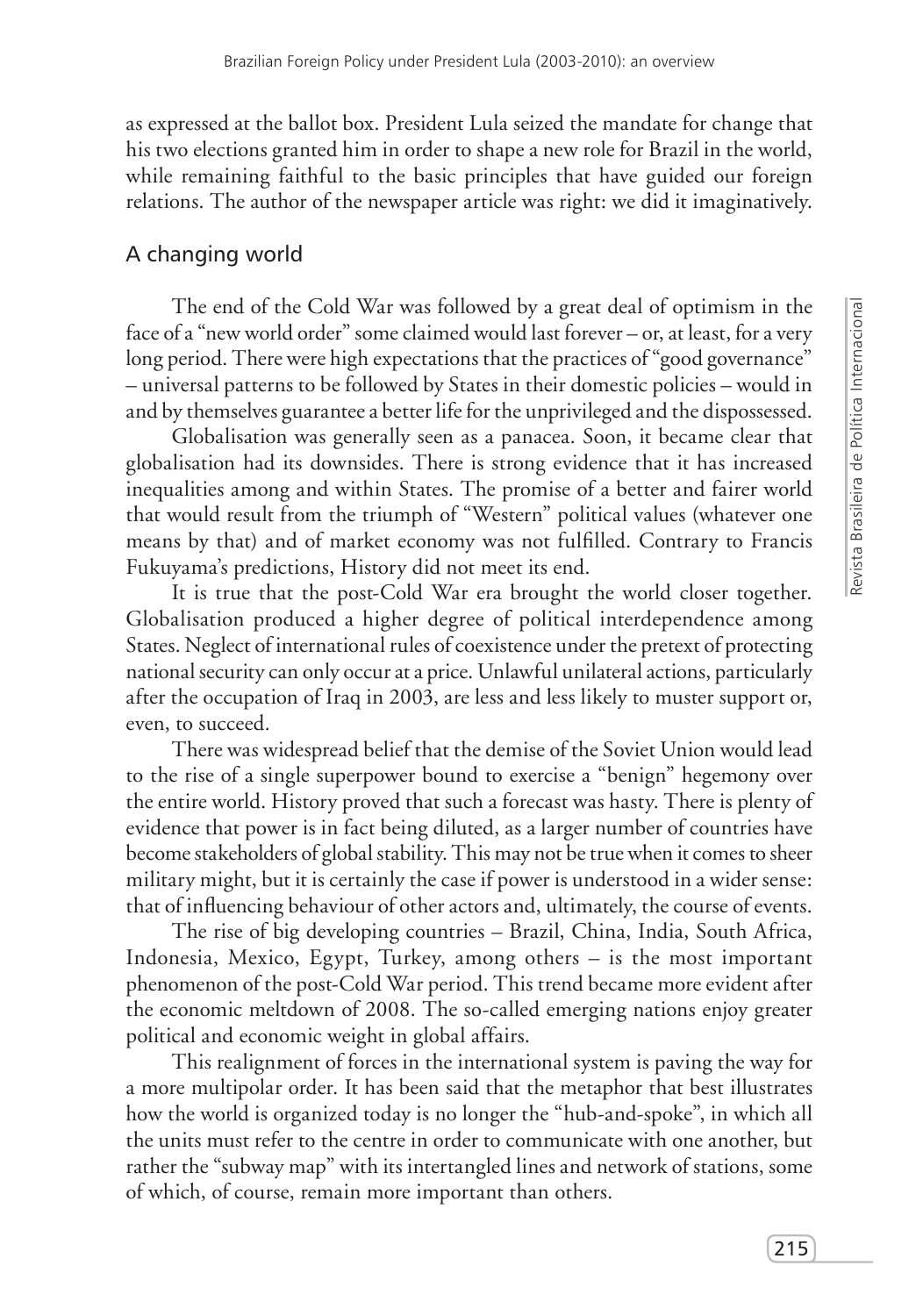This tendency to multipolarity has not been followed by the democratisation of multilateral institutions, which suffer from progressive obsolescence. Global governance has been running short of legitimacy, transparency and effectiveness, among other reasons, because developing countries remain underrepresented.

The period that followed the end of the Cold War witnessed greater international cooperation, especially at the UN. It also witnessed global crises related to financial markets; food security; energy; climate change; terrorism; transnational crime. The emergence of a number of influential non-State actors and shifting alliances are also phenomena of our times that make the international arena a far more complex environment.

The fall of the Berlin Wall marked the end of the East-West conflict and ushered in a new era. The rise of developing countries is a structural transformation that is knocking down another wall: the North-South wall. It is a thick wall, albeit an invisible one. It is falling apart much more slowly than the Berlin Wall, but falling it is. In this more multipolar, more complex world in which developing countries are no longer passive bystanders, Brazil is willing to play a greater role.

### A new role for Brazil

The way Brazil is seen – both abroad and within her borders – has dramatically changed in the last few years. The return to democracy, monetary stability, economic growth, poverty reduction, improvement in social indicators, internationalisation of Brazilian companies, the change of status from debtor to creditor, all add up to redefine Brazil's image in the world. In this process, President Lula's magnetic personality, his large experience as a trade union leader, the charisma resulting from an extraordinary life, played a central role. But it is not unreasonable to claim that an audacious and, sometimes, irreverent, foreign policy has contributed to this "leap forward".

In the words of a renowned political commentator: "Twenty years ago, Brazil was struggling to cast off a long legacy of dictatorship, hyperinflation and debt. Today it is a stable democracy with impressive fiscal management, a roaring economy and a wildly popular president. Its foreign policy reflects this confidence and a desire to break free of its older constraints."2

Foreign policy is an important instrument for promoting development. The robust trade surpluses sustained over the last few years can be, at least in part, attributed to the opening of new markets. Although Brazilian foreign policy objectives cannot be reduced to a mercantilist view of the world, an active diplomacy, not limited by outdated preconceptions, helped to boost Brazilian business all over the world. Indeed, there was a total upheaval in Brazil's trade patterns: in 2009, non-OECD countries accounted for 57% of the Brazilian exports. Back in 2002, such figures were far below, amounting to only 38.5%.

<sup>2</sup> ZAKARIA, Fareed. *Step up to the Plate*. Newsweek, September 29, 2010.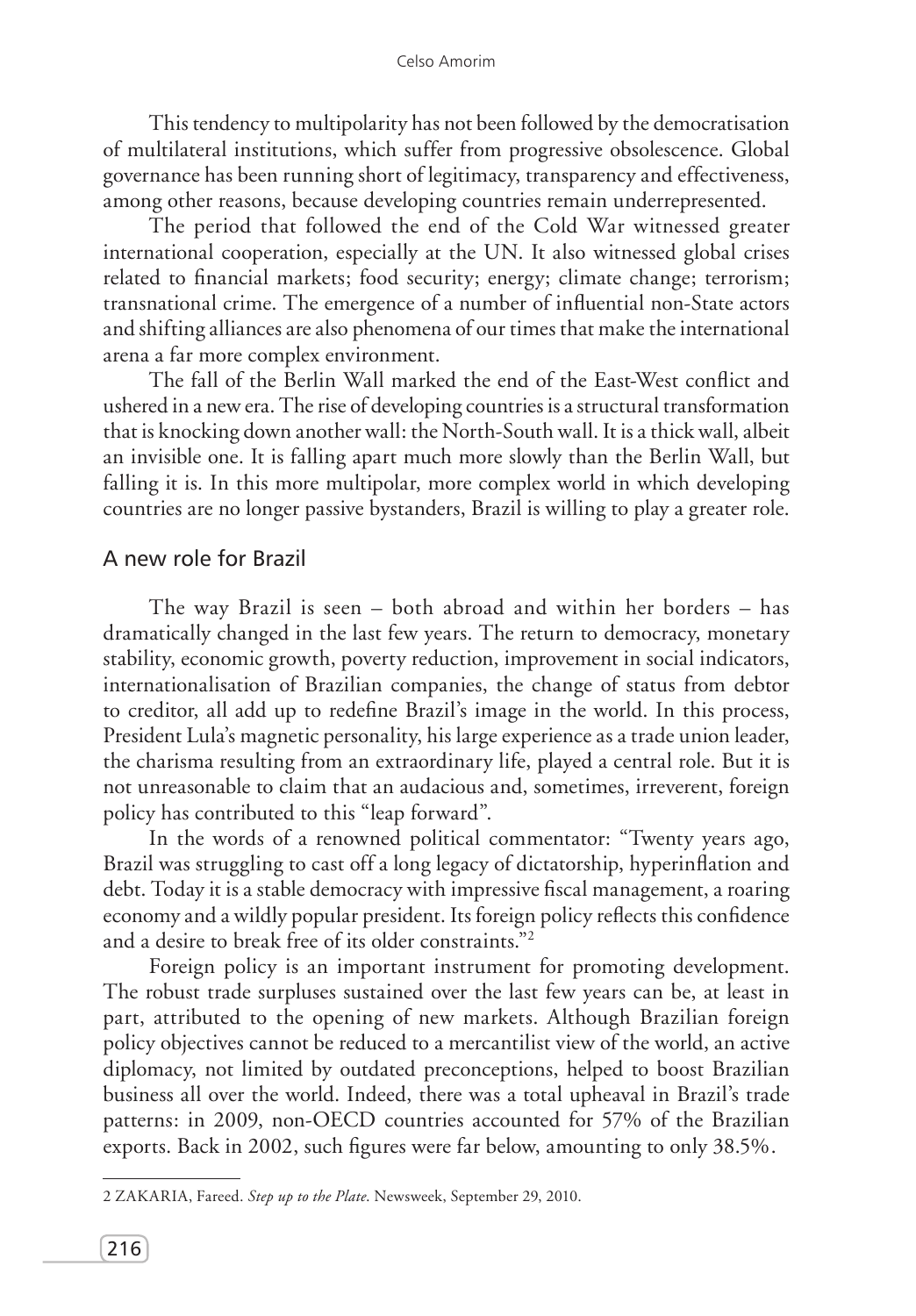The Brazilian economy felt the impact of the financial crisis of 2008-2009 to a lesser degree than most of the world. Although the expansion of the internal market as well as the countercyclical policies adopted by the Brazilian Government contributed to lessen the impact of the financial crisis, the fact that Brazilian exports no longer hinge primarily on the performance of the rich countries was also a factor in the quick exit from the negative spiral. The diversification of trade partners, with emphasis placed on other developing countries, was part of President Lula's diplomatic strategy from the outset – long before the financial meltdown. Incidentally, it was also the target of harsh criticism, especially in Brazil herself.

Creativity and assertiveness were essential elements in some key foreign-policy decisions that had been taken in the course of the last eight years. From day one, President Lula chose to adopt a clearly independent attitude – fearless, but not reckless – commensurate with Brazil's size and aspirations.

A test case came right after President Lula's inauguration with the US invasion of Iraq. Brazil firmly opposed that move. She did so for a variety of reasons. First, the occupation was not authorized by the UN Security Council, therefore constituting a breach of international law. Second, because we felt that the costs of an armed attack would by far outweigh its hypothetical benefits. Third, because the grounds presented for justifying military action were shaky and ultimately proved to be false. Having presided over three panels on Iraq at the United Nations in the late 1990s, including the very important one on disarmament (which resulted in the replacement of UNSCOM by its successor – UNMOVIC), I had every reason to doubt the allegations about Iraq's possession of weapons of mass destruction. Although we were well-aware of the limited influence Brazil might have on the course of events, President Lula felt it his responsibility to put some diplomatic weight behind Brazil's position: he joined then UN Secretary General Kofi Annan's and Pope John Paul II's efforts to avoid the war.

The fact that our position was based on principles and conviction – and not on a spirit of confrontation – was clearly understood. When President Lula visited Washington in June 2003, President George W. Bush started the meeting with this commentary: "Brazil and the US have their differences, but let's work on what we have in common."

In the international economic front, President Lula faced two immediate challenges: the establishment of the Free Trade Area of the Americas (FTAA) and the conclusion of the Doha Round of the World Trade Organisation (WTO). I will refer to the latter in more detail further ahead.

As far as the FTAA is concerned, President Lula's Administration considered that the terms under which it was being negotiated did not correspond to Brazilian interests. I will not get into specifics here. Suffice it to say that, whereas sensitive issues for Brazil, such as services, investment and government procurement, had already seen a great deal of "progress" (not from our point of view, of course), questions like agricultural subsidies and antidumping, which were dear to us, had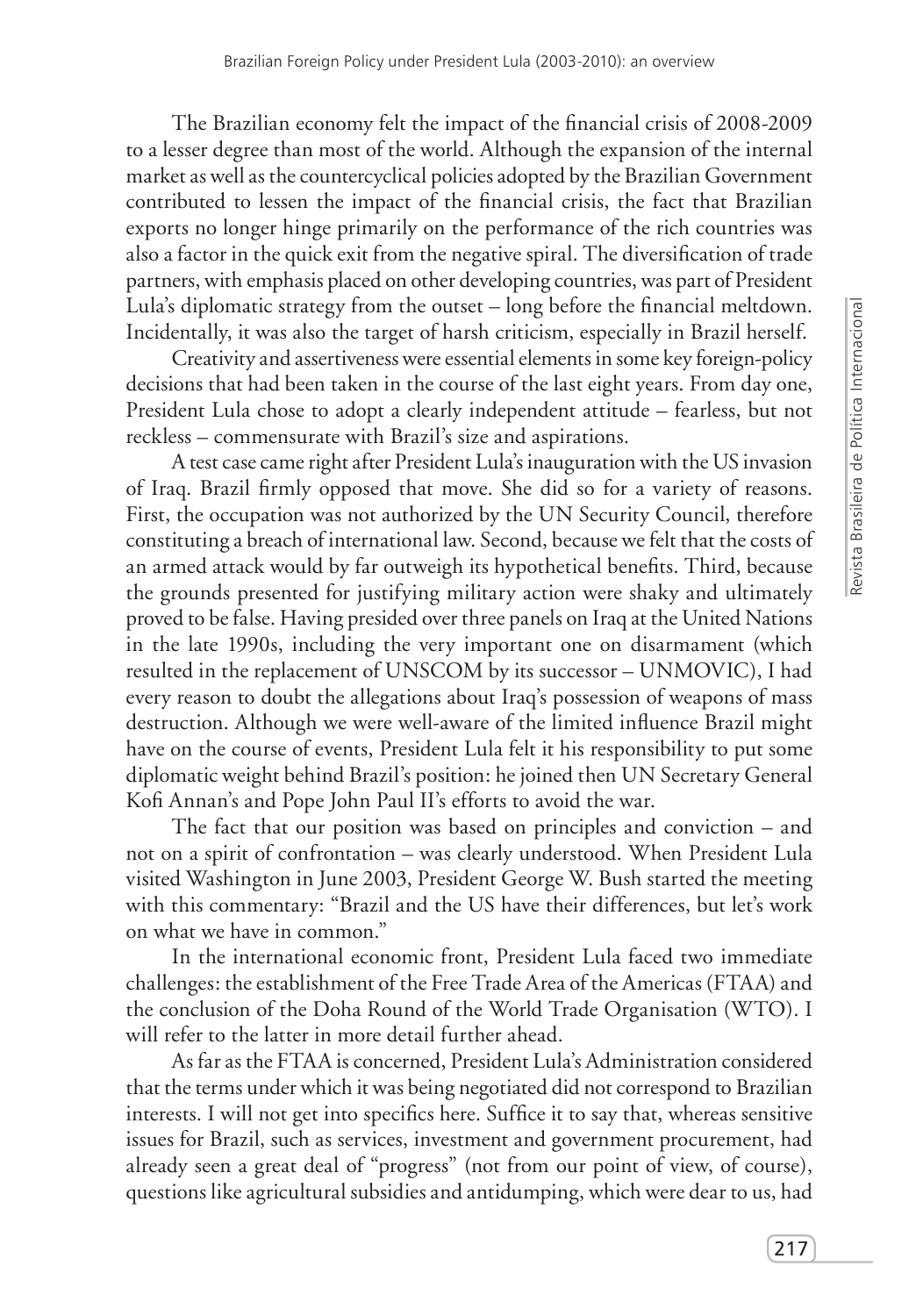not been properly addressed and were, in fact, blocked. The new Government was also expected to present its offer in market access in 45 days after the inauguration, which we eventually refused to do. At the very least, the Administration needed more time to assess what was on the table in consultation with the relevant sectors of Brazilian society.

In spite of the difficulties, the parties almost reached a deal at the Miami Conference of November 2003, on the basis of a proposal by Brazil and the US who jointly exercised the presidency of the negotiations. A number of variables interfered and led to the paralysis of the negotiations. Brazil did not oppose the FTAA as a matter of principle, although, with the benefit of hindsight, one would be justified to conclude that the result (or non-result) was not altogether unfavourable to Brazil – especially for her efforts to promote South American integration.

Two aspects of our firm posture *vis-à-vis* the FTAA negotiations deserve to be retained. First, at the same time as we maintained a constructive negotiating position, we were able to resist the very strong pressure, from within Brazil as well from the outside, to accept an agreement that would run counter our interests. Second, we defended our positions in a pragmatic and mature way.

Brazil-US commercial relations thrived and high level dialogue was always excellent. More important: disagreements on the regional front did not prevent intense cooperation in search of a solution for the Doha Round. This was especially evident in the crucial role both Brazil and the US had in the so-called July Framework (2004).

### Global governance

Brazil is a firm believer in multilateralism. A rules-based international order is indispensable for a more just and democratic world. This is true as much for peace and security as it is for climate change or trade.

The G-20 of the WTO – a group of emerging countries (Brazil, India, Argentina, South Africa and others), which came to include China and at least one LDC, Tanzania – was formed with a view to ensure that the Doha Development Agenda (DDA) would not be another unfulfilled promise and would effectively bring the development dimension into the trade negotiations. More specifically, these countries rebelled against a proposed agreement that would not address the main issues concerning agriculture reform and its impact on international trade.

Agriculture had always been considered as a part of the unfinished business of the Uruguay Round and constituted one of the central aspects of the DDA. At later stages, it came to be recognized not only by Brazil and other developing countries, but also by the US herself, that agriculture was the locomotive (sic) of the Doha Round. Former USTR Robert Portman expressly agreed with me on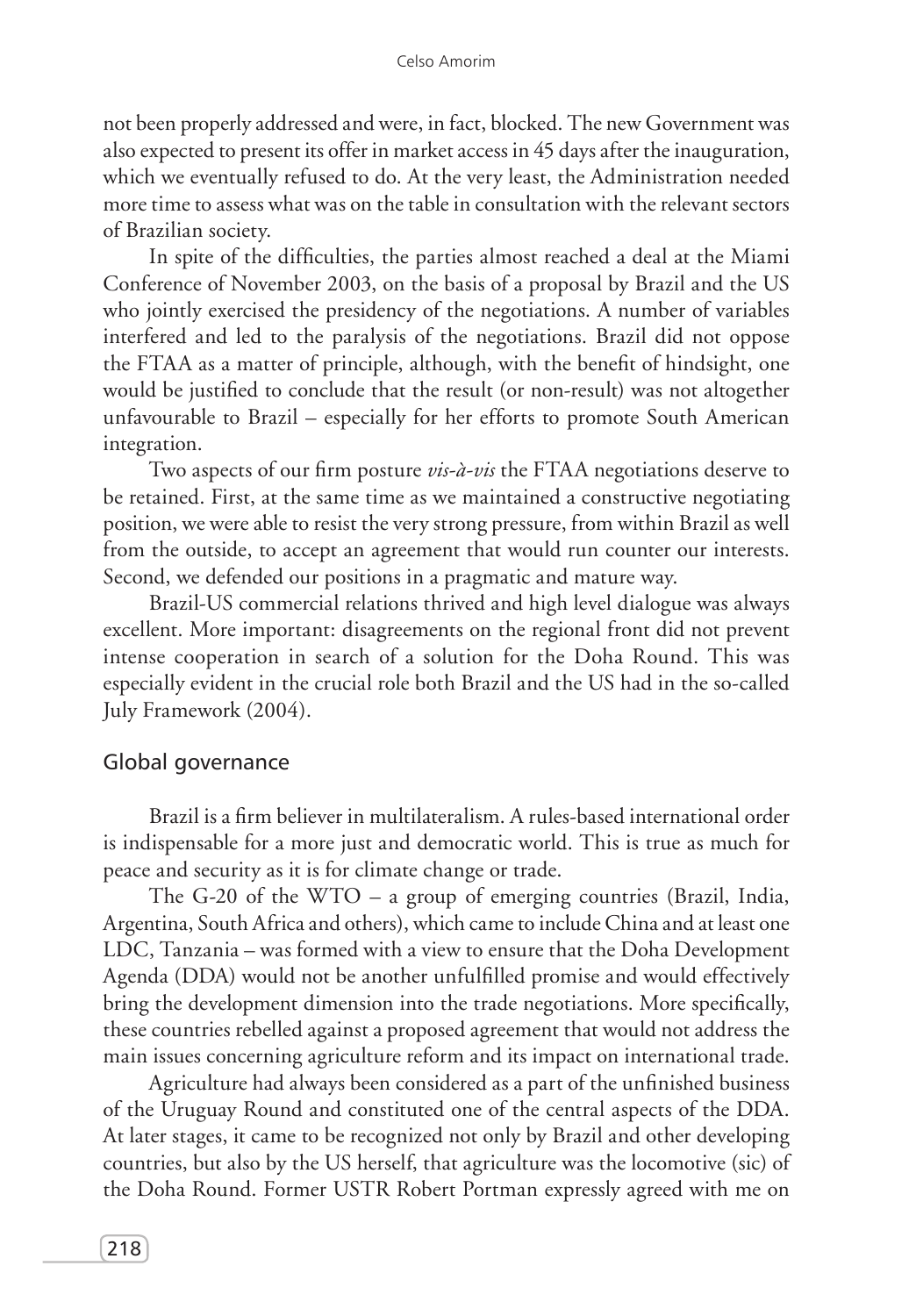this point, during an informal ministerial meeting sponsored by the OECD in May 2005.

Until that moment, the WTO negotiations followed the same informal procedure that used to be the norm of its predecessor – the GATT. All crucial questions were sorted out by a small group of countries – the Quad, constituted by the US, the European Commission, Japan and Canada. The rebellion of developing countries – by the way, with the support of a number of LDCs and smaller countries – not only prevented a bad result in Cancun, but also led to a new pattern in the decision-making process in the WTO.

Since then, Brazil and India have been meeting with the US and the EU (and, on occasion, with other rich countries, such as Japan and Australia, later joined by China) in the so-called G-4, which eventually replaced the Quad. Most of the progress made from Cancun until the July Package of 2008 was produced in G-4 meetings. The ability of the G-20 to articulate its positions with other group of developing countries was fundamental for progress made during the Hong Kong Ministerial Meeting of December 2005, which decided that the export subsidies for agriculture must be eliminated by 2013.

It was not the first time developing countries tried to articulate a common position, but, unlike what happened on previous occasions, in which they had essentially a defensive – although justifiable – posture, this time, developing nations were able to advance a constructive agenda based on forward-looking proposals. It was, for example, the G-20 negotiations that became – with adjustments, of course – the architecture for agricultural negotiations.

In Cancun, Brazil was fighting two parallel battles: one was at the negotiating table, against the perpetuation of asymmetries in trade negotiations. Another battle was for winning the "hearts and minds" in a time when the media was selling (or being sold) a totally distorted version, according to which Brazil and her G-20 partners were blocking a deal out of plain obstructionism. Besides, the participation of developing countries (including the poorer ones) gave the whole process more legitimacy.

The change in global governance became all the more evident during the financial crisis. As a response to the turmoil in the markets, which almost brought the world into a depression as severe as that of the thirties, a new G-20 sprung up. It is hard not to relate those two groups which carry the same denomination, even though there is no causal relationship between their respective creations. The fact that the G-20 of the WTO had been successful in enabling developing countries to have a greater say in matters of international trade may have been in the back of the minds of some decision-makers at the time of the consolidation of the Financial G-20 as a high-level forum.

The Financial G-20, thus upgraded, became the leading forum for macroeconomic coordination. It replaced the G-8 (in reality, the G-7, since the presence of Russia in the group had more to do with her nuclear status then with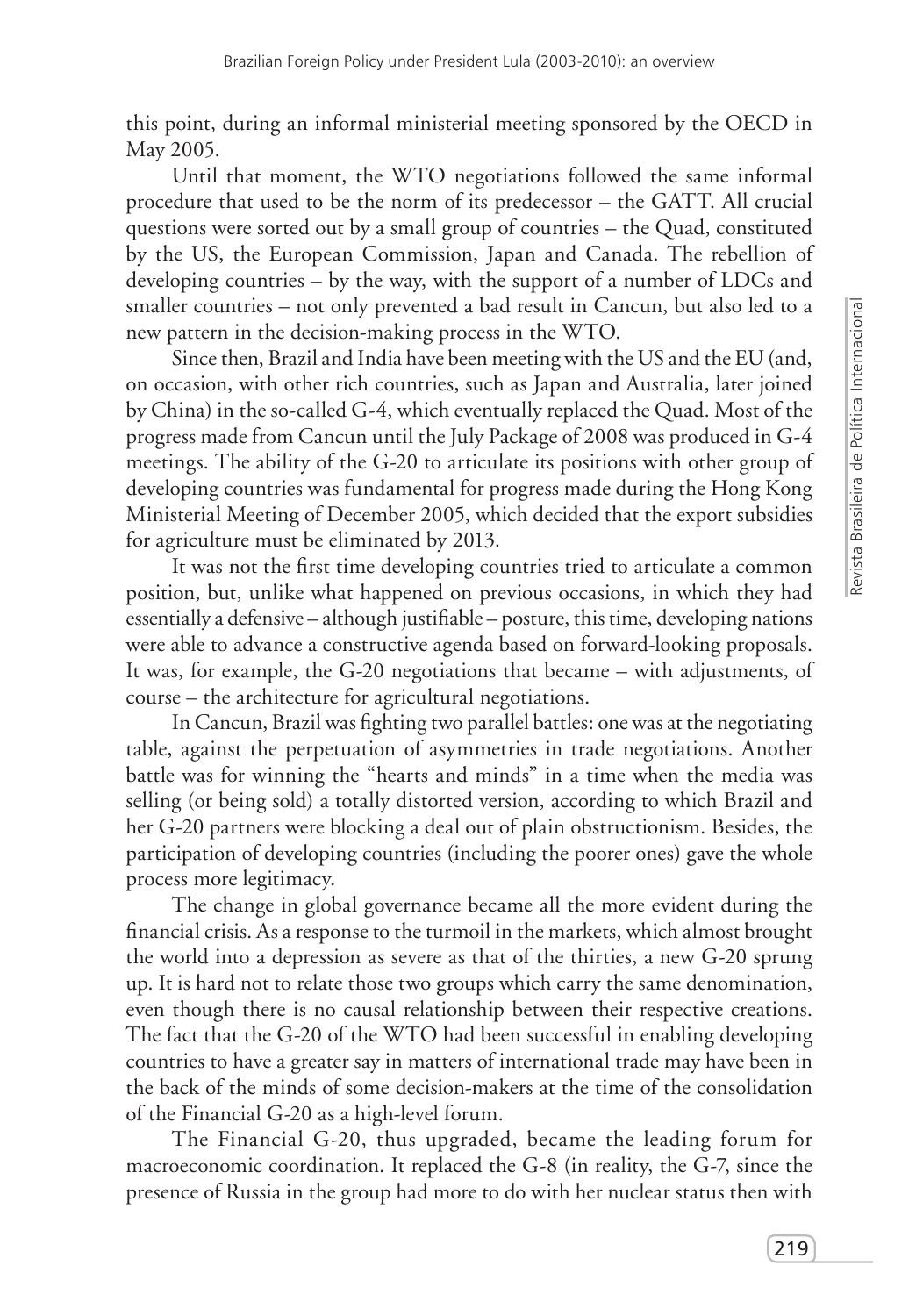her economic weight). When I said, in a conference at the Science-Po in Paris in mid-2009, that the G-8 was dead, this was seen by many, especially in Brazil, as a manifestation of hubris. Soon after that, the Pittsburgh Summit confirmed the G-20 as the premier forum for economic and financial matters.

Brazil has also been a fundamental player in the negotiations concerning the most critical matter of our time: climate change. Brazil is firmly attached to the principle of "common but differentiated responsibilities", which takes into account the rich countries' historic share in global warming and recognizes the right of poor countries to develop. Nevertheless, we made an ambitious offer of emission cuts at the 15<sup>th</sup> Conference of the Parties in Copenhagen, in December 2009, which actually helped push others, especially among the so-called "emerging nations", to do the same. With her bold proposal, and unlike other countries, including some of the rich ones, Brazil chose not to hide behind other countries' reluctance. At the same time, we did not allow anyone to hide behind Brazil. In a situation in which the survival of mankind was at stake we decided to preach by example.

Unfortunately, the Copenhagen Summit did not reach a consensus. The feasible alternative was the so-called "Accord". Although *circa* thirty countries were included in the discussions, the crucial negotiation of the Accord was to take place between US President Barack Obama, on one side, and the leaders of the "BASIC" group – President Lula of Brazil, President Jacob Zuma of South Africa, Prime Minister Manmohan Singh of India and Prime Minister Wen Jia-Bao of China – on the other. This again points to the changes in global governance already underway. In the event, all this effort came to naught, partly because the Accord was in itself insufficient (on finance and on reduction commitments by some countries, most notably the US), partly because the method to conduct the meeting left some countries excluded and justifiably resentful.

On another theme more directly related to the survival of mankind, i.e., disarmament and non-proliferation, Brazil has renewed her engagement with the struggle for the total elimination of nuclear weapons. Brazil chaired the 2005 Review Conference of the Nuclear Non-Proliferation Treaty and gave a strong push for the positive outcome of the 2010 Review Conference, which reaffirmed the "thirteen steps to disarmament", adopted in 2000, but which had fallen into oblivion. These steps were based on the proposals made by the New Agenda Coalition, a group composed by developed and developing countries of different regions, committed to a world free of nuclear weapons.

\* \* \*

The economic crisis of 2008-9 sparked the reformist momentum the world is going through. However, if the redesign of economic architecture is underway, the political institutions remain regrettably obsolete and, thus, unable to properly handle the pressing issues of our times.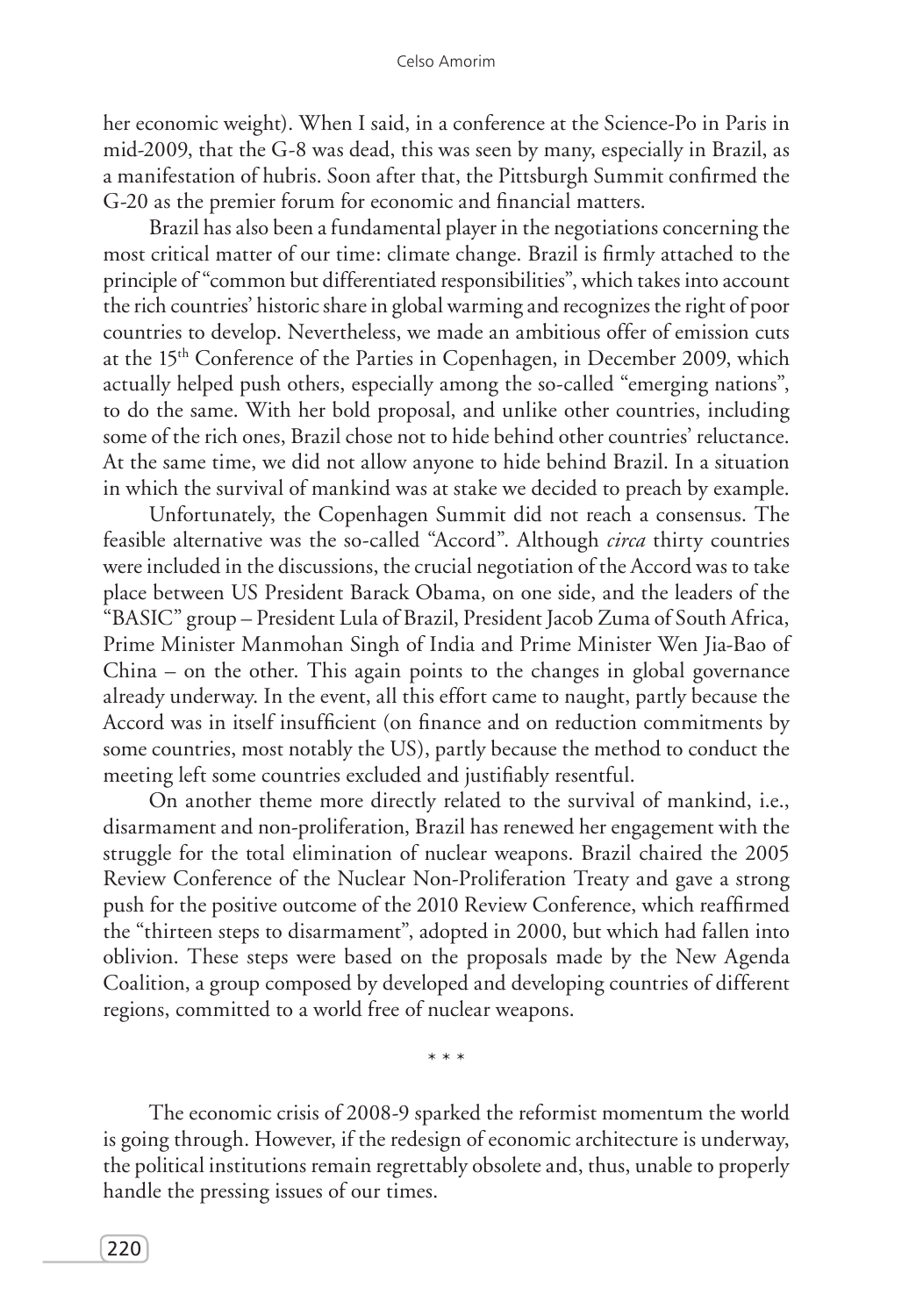The United Nations needs to be urgently reformed in order to preserve its legitimacy and effectiveness. When the UN was founded, it reflected the realities that emerged from the World War II. Since then, the Cold War has come and gone and the wave of Afro-Asian decolonisation has long come to a conclusion, to mention just two salient features of the second half of the 20<sup>th</sup> century. In parallel, UN membership was expanded from some 50 countries to almost 200 without significant changes in the Organization's only body, at least in theory, with ability to enforce decisions: the Security Council. As David Rothkopf, of the Foreign Policy magazine, noted:

"*The United Nations is weak by design, conceived for a world in which the U.S. and other major powers preferred to leave the real options for action to themselves. (…) The organisation is long overdue for structural reform, and while revamping the list of who sits on the U.N. Security Council is an important part of it (the organisation has no claim on legitimacy with France and Britain being permanent members and India and Brazil left on the margins), the real changes required involve empowering the organization, and not only to reach binding decisions on transnational issues, but to actually be able to enforce them. (…) Nothing guarantees the organization's ineffectiveness as surely as burdening it with a structure that captures in amber the post World War II power structure of the world*."3

It is almost a truism to state that the United Nations Security Council membership should reflect the current distribution of world power. The role of developing countries in preserving international peace and security must be recognized with an eye to the future rather than to the past.

It is inadmissible that the developing world, which accounts for the bulk of UN membership, is not adequately represented among the permanent members. Brazil, along with India, Germany and Japan, assembled in the G-4, has been campaigning for a reform that includes new permanent and non-permanent members. Reforming the UNSC is not a simple matter, but it is an indispensable task. In spite of the complexities involved in changing the UN Charter (such as the need for a wide majority in the General Assembly and the convergence of the present permanent members in the ratification process), we are convinced that the reformist momentum, which started in the economic sphere, will eventually extend to the area of peace and security. World leaders whose countries would not directly benefit from the reform – French President Nicholas Sarkozy, Portuguese Prime Minister José Socrates and British Deputy Prime Minister Nick Clegg, among many others – have already expressed clearly their support for the expansion of the Security Council.

<sup>3</sup> ROTHKOPF, David. *UNGA week, either you are in or you are out (probably out)*. Foreign Policy, September 20, 2010.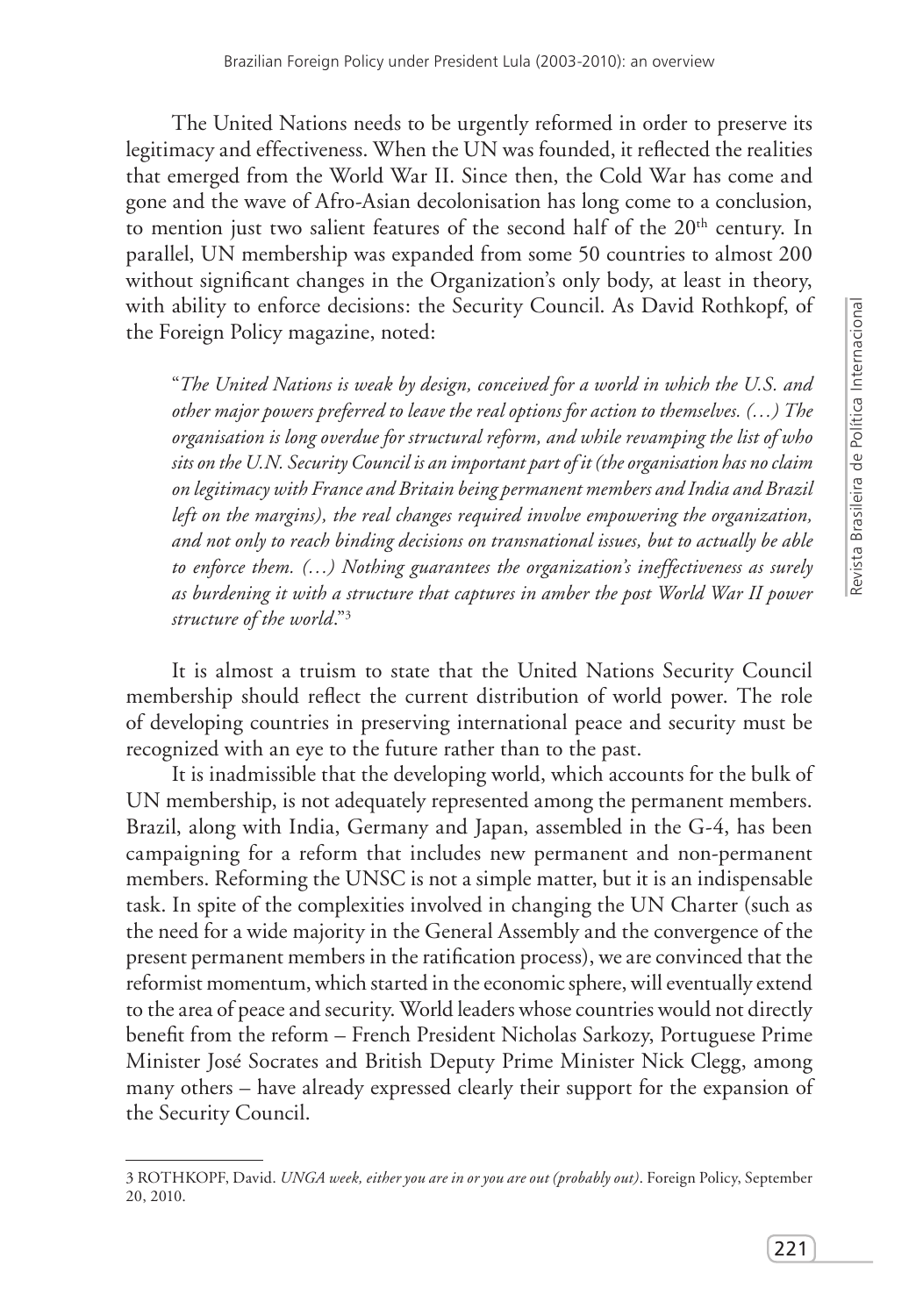Brazil is fully engaged in the G-4 initiative, which we believe gained momentum at the 65<sup>th</sup> General Assembly and will benefit from the presence of three out of four of its members in the Security Council in 2011. The fact that South Africa, which does not formally belong to the G-4, but shares most of its ideas, will integrate the Council will reinforce this momentum. Actually, one might even say that, taking into account that another important African country, i.e. Nigeria, as well as Brazil, will continue to be a member, the composition of the 2011 UNSC will resemble very much to what an expanded Council should look like.

Contrary to the ill-advised opinion of many critics of Brazilian foreign policy, however, all actions undertaken by Brazilian diplomacy have not been conditioned by the supposedly central aim of becoming a permanent member of the Security Council. In fact, Brazil has shown that she will not comply with any course of action, with which she does not agree, just to please this or that influential power in order to secure a permanent seat. Having being elected to the Council for the 2010- 2011 term, Brazil took the responsibility the international community entrusted her with very seriously – as it has been done on the nine previous occasions Brazil served as a non-permanent member<sup>4</sup>. That responsibility is to contribute primarily to peace and security rather than to serve her own parochial interests.

This way of thinking inspired the initiative we took, together with Turkey, to find a solution to the vexing question of the Iranian nuclear programme. As a result of an intense diplomatic negotiation carried out by those two countries with Iran, the Tehran Declaration of May 17, 2010 – a day future History books will register, according to an editorial of "Le Monde" – laid out the terms for a swap of Iranian low enriched uranium for nuclear fuel for the Tehran Research Reactor (TRR).

The objective of these negotiations, which picked up from the terms proposed by the Vienna Group (France, Russia and the US, endorsed by the Atomic Agency) in October 2009, but which had been first accepted and then rejected by the Iranian Government, was, above all, to build confidence between Iran and the international community regarding its nuclear programme. Iran had refused the proposal on three grounds: i) the *quantity* of uranium to be swapped; ii) the *venue* of the swap; and iii) the *timing* for delivering low enriched uranium and that for receiving the nuclear fuel, which, according to Iran, had to coincide (the idea of "simultaneity").

This is neither the time nor the place to get into specifics. The press has already given a broad repercussion, often criticising, sometimes praising our efforts. Let me just say that a few weeks prior to the Declaration of Tehran, my interlocutors in Tehran – including my colleague, Minister Manouchehr Mottaki

<sup>4</sup> Along with Japan, Brazil is the member State that has been elected to a non-permanent seat at the UNSC the most times.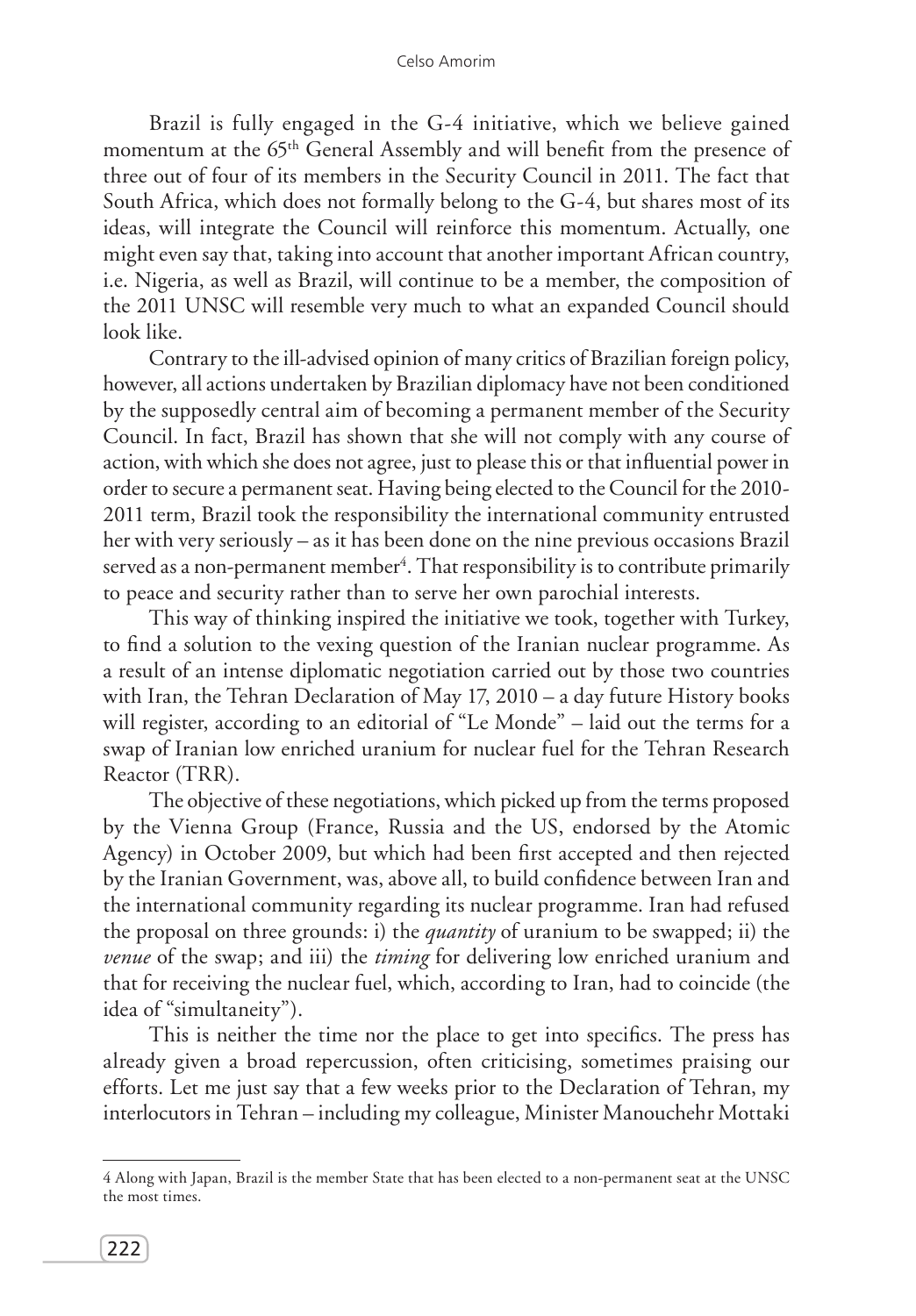– were still insisting that the quantity of uranium to be given away should be limited to 1,000 kilos (other important personalities, including in the opposition, felt that the equivalent in nuclear fuel to 1,200 kilos would be beyond the needs of the TRR); the exchange should take place on Iranian territory (according to their argument, doing otherwise would alienate Iranian sovereignty); the swap should be simultaneous (the Iranian low enriched uranium should only leave Iran when the fuel arrived).

During the course of the negotiations, the three issues were solved: i) Iran agreed to exchange 1,200 kilos of low enriched uranium for 120 kilos of fuel; ii) Iran accepted that the exchange would take place on the territory of a neutral power – in this case, in Turkey, and iii) Iran agreed on transferring her low enriched uranium right away, even if the nuclear fuel would not come before one-year's time. Additionally, Iran agreed to send a letter to the International Atomic Energy Agency (IAEA) formally committing to the terms of the swap.

Why did Brazil and Turkey succeed where the traditional powers had failed? First, because Brazil and Turkey – both developing countries – have good relations with Iran. Brazil is a member of the G-15, a group of developing countries to which the Iranian Government attaches a great deal of importance, having presided over its last conference. Turkey not only is located in the Middle East, but is also an Islamic nation, and, under the present AKP Government, has had a very active and independent foreign policy, which naturally facilitates dialogue. Second, Brazil and Turkey are non-nuclear States, thus enjoying far greater legitimacy before the eyes of the Iranian authorities as far as efforts directed at non-proliferation are concerned. Third, they did not assume upfront that the Iranian nuclear programme had necessarily non-peaceful uses. Both believed, much as the original proponents and the IAEA itself did, that the swap deal would help dispel at least some doubts. Finally, Brazil and Turkey have always recognized Iran's right to a peaceful nuclear programme, including the right to enrich uranium, so long as the IAEA could send its inspectors in and ensure the applicable regulations were being respected.

Brazil and Turkey had it always clear that the Tehran Declaration did not solve all questions regarding the Iranian nuclear programme. Important issues such as 20% enrichment and the quantity of uranium in Iran's possession would certainly be part of future discussions, once confidence was recreated (or simply created).

The swap agreement was a gateway for a broader negotiation regarding Iran's nuclear programme. In the course of negotiations, which extended for 18 hours on May 16 and followed months of intense consultations, Iran made voluntary, but difficult, concessions in order to allow the deal to be accepted by all concerned. Surprisingly, the Western powers rushed to announce that a new round of sanctions would still be pursued, irrespective of the results achieved by President Lula and Turkish Prime Minister Recep Tayyip Erdo an. Eventually, new sanctions were imposed against Iran by the Security Council on the very day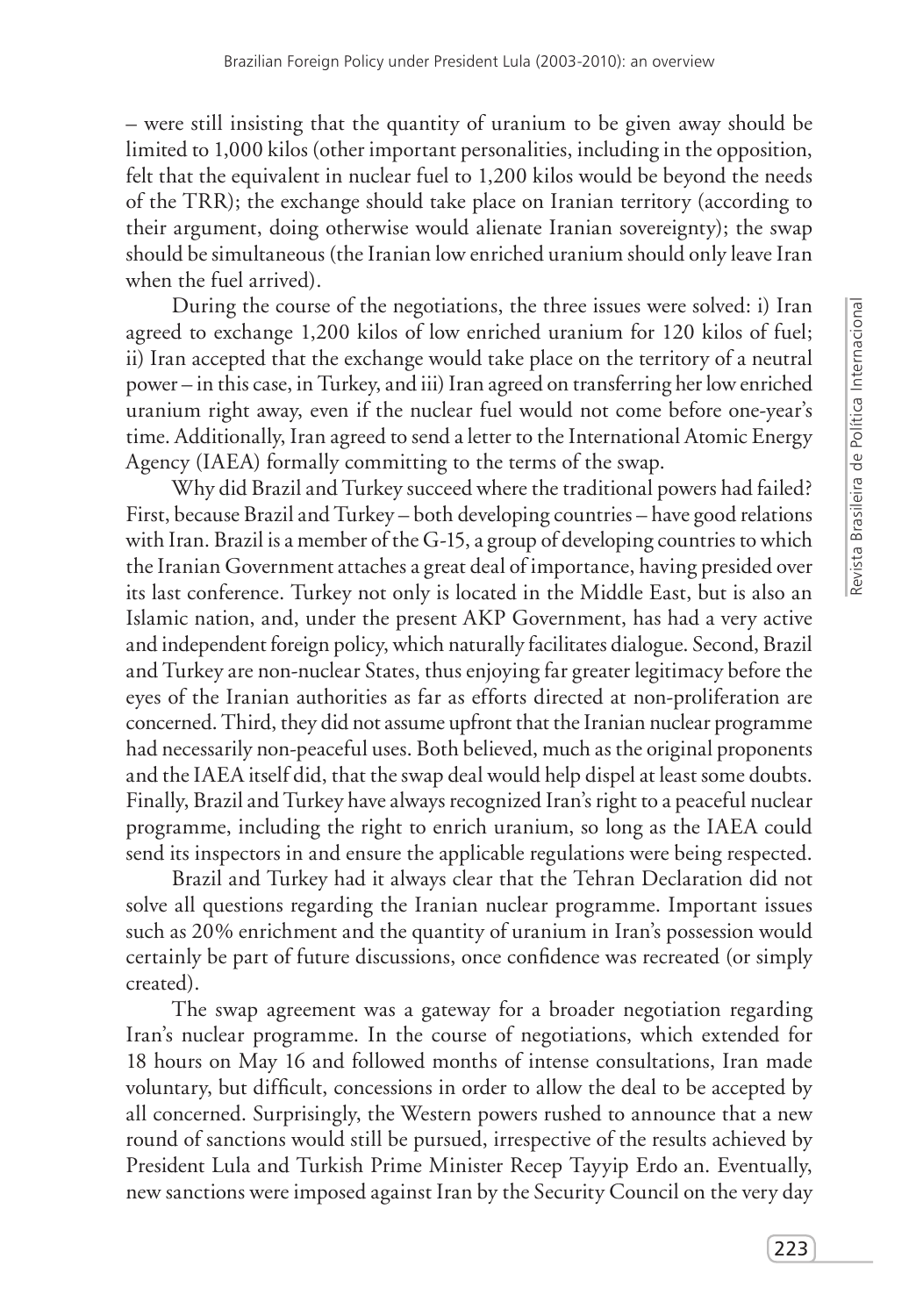the so-called Vienna Group submitted its comments on the Tehran Declaration to the IAEA, allowing no time for Iran to reply.

Why did the Western powers show this attitude of disregard toward the Tehran Declaration? First, it seems that they were expecting a negative result from the Brazilian-Turkish efforts, which they thought would prove them right about Iran's intentions. Second, there was probably a change of heart in some of the Western powers along this process. In spite of President Obama's letter to President Lula (sent about three weeks before the latter's visit to Tehran), which reaffirmed the points considered essential for an agreement – all of which would appear in the Declaration of May 17 – the US and her allies opted for a course of action which relied on increased sanctions. Having obtained the endorsement of the two more sceptical countries within the P-5 (China and Russia), the proponents of this "harder line" did not want to miss this "window of opportunity", lest this somewhat fragile consensus among the P-5 might disappear. Lastly, as some critics have argued, some of the P-5 may not have liked to see two emerging nations like Brazil and Turkey playing a pivotal role in a crucial question concerning peace and security in the Middle East, especially in one where they themselves had failed. Former IAEA Director-General Mohammed El-Baradei put it well: "it seems that they could not take *yes* for an answer"5 .

On June 9, Brazil and Turkey voted against the sanctions in the Security Council. This was the first time ever that Brazil voted against a resolution that was approved. Having come with a solution – based on a scheme which was not of our making and which required arduous *bona-fide* negotiations with Iran – we could not do otherwise.

Brazil still believes that diplomacy can prevail. In a recent meeting on the margins of the UNGA, the P-5+1 stated that they are ready to engage with Iran again and that they "welcome a meeting of the Vienna Group on the technical implementation of a revised arrangement for the supply of fuel to the TRR."<sup>6</sup> It is hard to imagine that any new discussions will not take the Tehran Declaration into consideration.

The so-called fourth round of sanctions against Iran was authorized in an atmosphere of bargaining and secrecy totally incompatible with the role the Security Council should play, making it clear for the entire world that reform should go beyond the question of composition: the methods of work of the Council need to be made more transparent and accountable to the entire international community.

In a way, there is a parallel between the Iranian episode and Cancun: on both occasions, Brazil tried to find constructive and pragmatic solutions for real problems affecting the international community (although in Cancun our own

<sup>5</sup> Interview to "Jornal do Brasil" on May 30, 2010.

<sup>6</sup> Communiqué of the P-5+1 meeting of September 22, 2010.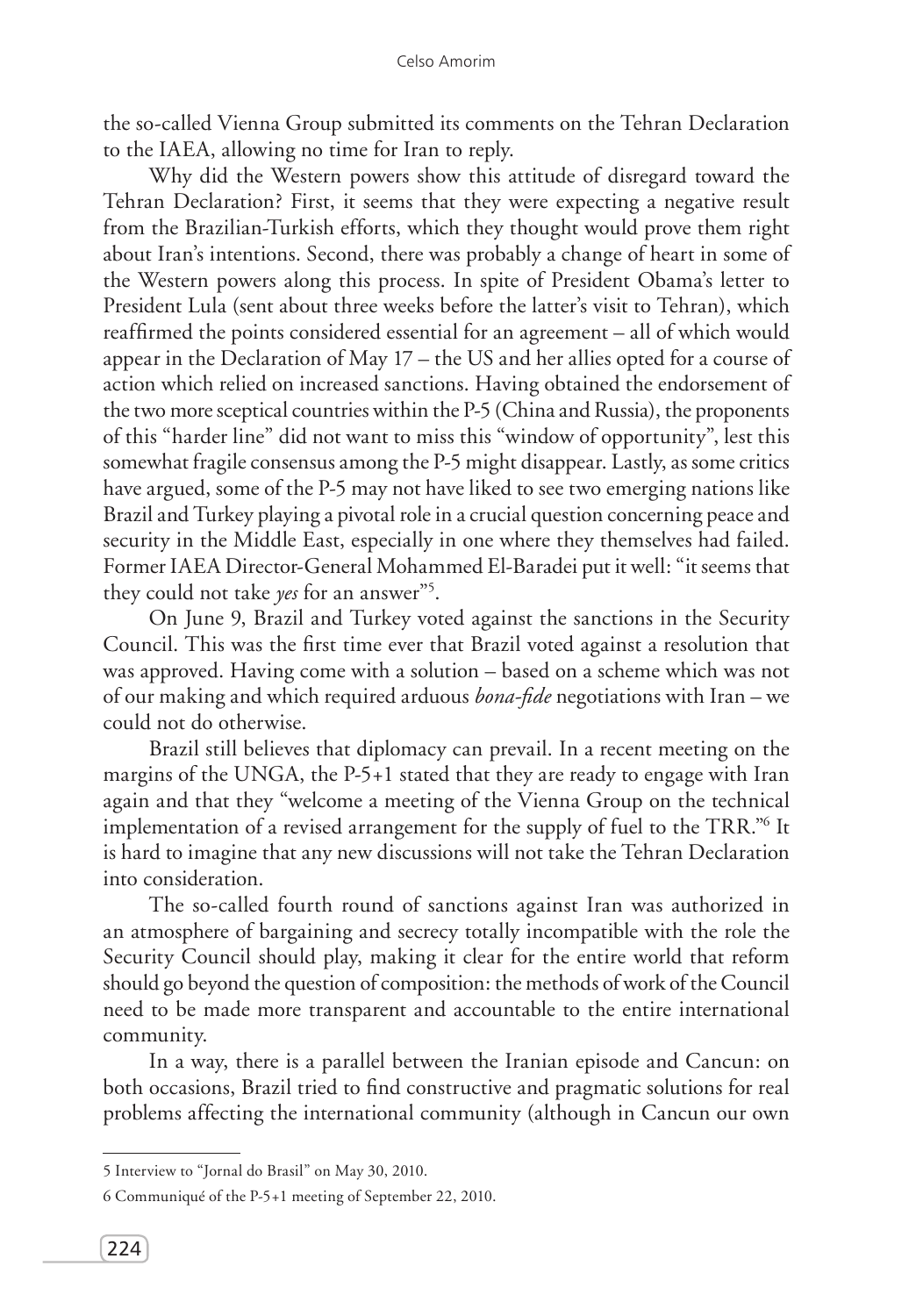material interests were at stake). On both occasions, those moves were seen as sheer obstruction or dangerous deviation from the pre-established path. After Cancun, it took five months or so for our position to be fully understood by some of our partners. But it was this understanding that allowed negotiations in the WTO to be resumed, leading eventually to the July Framework. Let us wait and see if our efforts, which resulted in the Tehran Declaration will be properly appreciated. And, if so, how long it will take for this to happen.

#### Solidarity

The exercise of solidarity with those who are more in need has been one of the tenets of President Lula's foreign policy. The Brazilian Government has not been indifferent to the necessities of countries stricken by poverty, armed conflict and natural disasters.

Such attitude of *non-indifference* is not contradictory with the defence of our own interests. We are convinced that in the long run an attitude based on a sense of humanity that favours the promotion of development of the poorest and most vulnerable will not only be good to peace and prosperity around the world. It will bring benefits to Brazil herself, in political as well as economic terms. This dialectic relation between national interest and the exercise of solidarity has been a fundamental aspect of President Lula's foreign policy.

In the last eight years, Brazil has substantially increased her humanitarian assistance. In 2010 alone, emergency funds were donated (mostly through International Organizations such as the UNDP, the UNHCR and the WFP) to 36 countries facing hardship. Brazil has also vigorously promoted South-South cooperation, sometimes in association with international bodies like the World Bank and the ILO. Brazil's Cooperation Agency (ABC) – a branch of the Foreign Ministry – keeps projects in many countries in Africa, Latin America and the Caribbean and in Asia. In 2009 alone, 414 technical cooperation projects were carried out. In early 2004, President Lula championed, along with Spanish Prime-Minister José Luis Zapatero, former French President Jacques Chirac and former UN Secretary-General Kofi Annan the Global Action Against Hunger and Poverty. One of the most visible results of such pioneer initiative was the creation of UNITAID, whose purpose is to facilitate access to treatment for HIV/AIDS, malaria and tuberculosis, especially in Africa.

Since 2004, Brazil has had the responsibility of leading the military component of the United Nations Mission in Haiti (MINUSTAH), committing herself to the stabilisation of the Caribbean country after a period of turmoil and political instability. At the same time as our military achieved the demobilisation of armed gangs, bringing peace to Port-au-Prince shantytowns, the Brazilian Government has been carrying out a series of civilian activities aimed at tackling problems related to poverty, infrastructure and development. In addition to the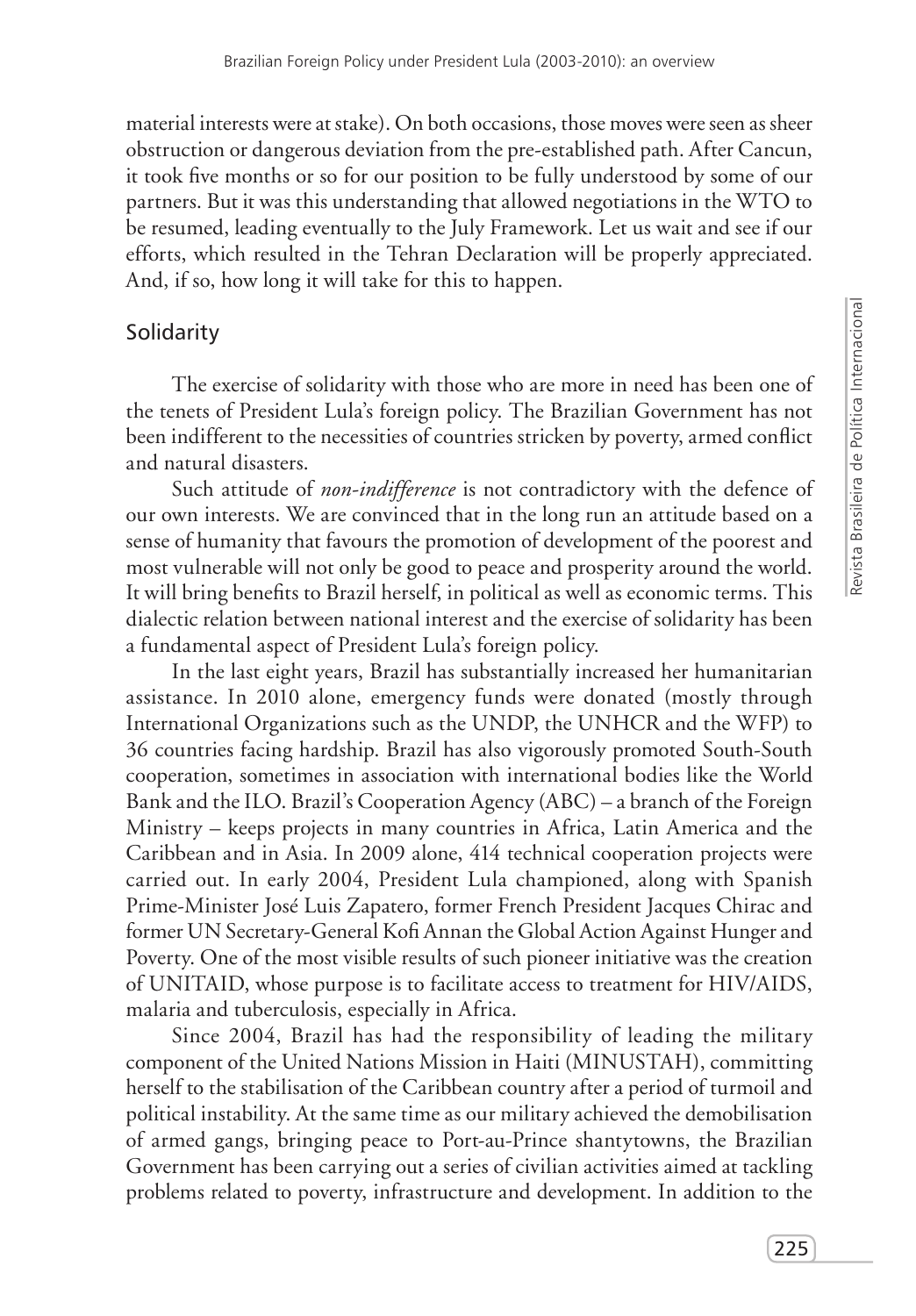activities of our military engineers stationed in Haiti, a great number of projects of technical cooperation were set in motion. Along with the other IBSA Fund partners (India and South Africa), Brazil has financed a solid residues recycling plant in Port-au-Prince, which creates jobs and helps clean the environment. This "cash for work" project was considered a model of South-South cooperation by the United Nations Development Programme, from which it earned two special prizes, including one in the context of the Millennium Development Goals.

When a devastating earthquake struck Haiti on January 12 – dragging more than 200,000 lives with it, including 20 of our own countrymen – Brazil responded quickly to the new challenges, with direct help and intense participation in broader international efforts. In total, Brazil committed US\$ 350 million, divided roughly in equal parts between actions of humanitarian relief and reconstruction projects. Unlike what happened in the case of other donors, much of our promised aid was already disbursed and a great part of what remains to be given out is waiting for decisions to be made by Haiti or in international fora. Our response also included the doubling of our military personnel, which now surpasses 2,000 troops.

Upon taking office in 2003, President Lula played a leading role in the creation of the Group of Friends of Venezuela, which helped avoid that the critical situation in that neighbouring and friendly nation deteriorated into some form of violent civil conflict. The Group – integrated by Brazil, Chile, Mexico, Portugal, Spain and the US – was instrumental in assuring some measure of dialogue between President Chávez and the opposition. This culminated with the realisation of the so-called "Recall Referendum" in conditions generally considered as free and fair by the international community.

A number of other examples relating to our neighbours and other countries beyond our region illustrate how a policy based on non-intervention can also display a high degree of "non-indifference".

#### Universalism

During President Lula's Government, the network of our bilateral relations expanded considerably. In 2002, Brazil had 150 postings overseas. That number is now at 2307 . The new postings included 52 embassies, 6 missions to International Organizations, 22 consulates and one diplomatic office, in Palestine. Among them are 23 in Africa, 15 in Latin America and the Caribbean, 13 in Asia and 6 in the Middle East.

This increase in postings abroad was followed by the expansion of the corps of diplomatic personnel. In 2005, Brazil had grossly 1.000 diplomats in the service. Today that number is at 1,400. This expansion – compatible with the universal nature of our foreign policy – is likely to go on, as Brazil's role in international affairs keeps growing.

<sup>7</sup> Number of postings already functioning or in the process of being opened.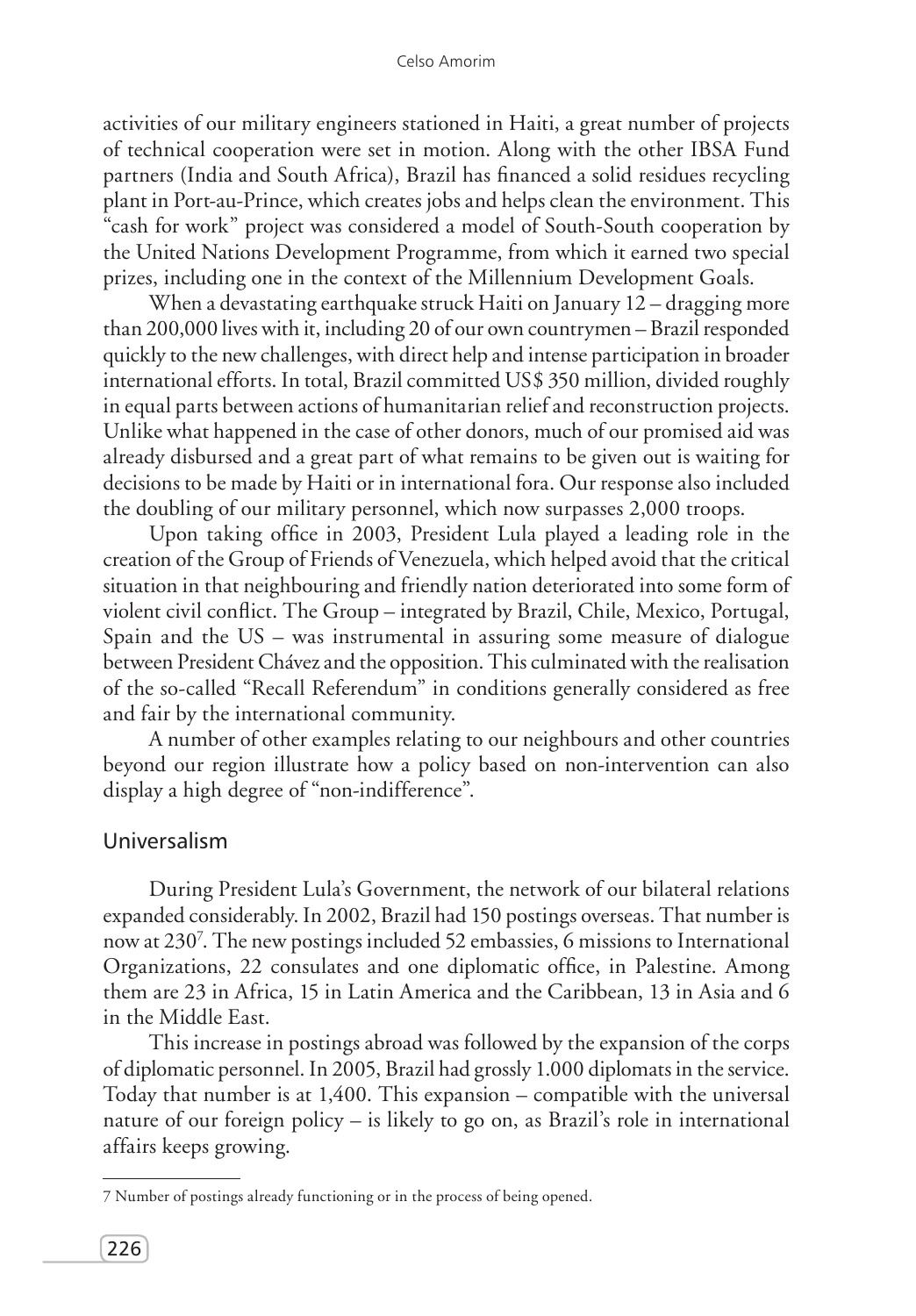High-level visits, especially presidential ones, are also an indicator of a country's willingness and ability to strengthen her contacts abroad. Since his inauguration, President Lula paid as many as 259 visits to 83 foreign countries, including international meetings. As Foreign Minister I travelled overseas 467 times, having been received in 101 countries at least once. Presidents, Prime Ministers, Kings, Queens, Ministers, Vice-Ministers and high officials of 137 nations and several leaders of International Organizations made official trips to Brazil since 2003, amounting to an impressive record of 904 visits<sup>8</sup>.

Brazil pursues dialogue with countries of all regions, creeds, colours and backgrounds. No country can afford to relate only with those with whom she agrees or with whom the affinities are self-evident. Of course, it is natural that closer relations will occur when there are commonalities of views and shared interests, whether dictated by geographical proximity, history or prospects of commerce with mutual advantage. The politics of isolation (self-isolation as well as isolation from others), however, is almost always counterproductive. It does not serve the purposes of peace and stability in the world, since governments that feel themselves mistreated in this way become even more self-righteous and tend to radicalize their positions. Many, either as a pretext or out of genuine fear, tend to treat opponents among their own nationals as tools of foreign powers.

### South America

South American integration is Brazilian foreign policy's top priority. Brazil recognizes that she is stronger and more influential in global affairs by working closely with her neighbours and by helping promote peace and prosperity in her region. In spite of her continental dimensions and vast natural resources, Brazil made a resolute choice to work for regional (i.e. South American) integration. Closer economic and political relations contribute to growth and stability. It also increases our (Brazil's and South America's) clout in global negotiations.

Mercosul is the original cell of South American integration. Although its original motivation was fundamentally political (and notably so in the first phase of Brazil-Argentina rapprochement), the bloc formed by Brazil, Argentina, Paraguay and Uruguay started out as a free trade agreement and a (however imperfect) customs union. In spite of all shortcomings, the numbers are eloquent: under President Lula alone, Brazilian trade with our Mercosul partners rose from US\$ 8.8 billion in 2002 to US\$ 36.6 billion in 20089 . Recently, Mercosul's share of Brazilian foreign trade overtook that of the United States.

Economic and productive chains of Brazil, Argentina, Paraguay and Uruguay are far more integrated now than at any other moment in History. Pioneering

<sup>8</sup> Until August 25, 2010.

<sup>9</sup> In 2009, an atypical year in face of the financial crisis, the number sunk to US\$ 29 billion. In 2010 the figures are already soaring: US\$ 20.7 billion between January and July.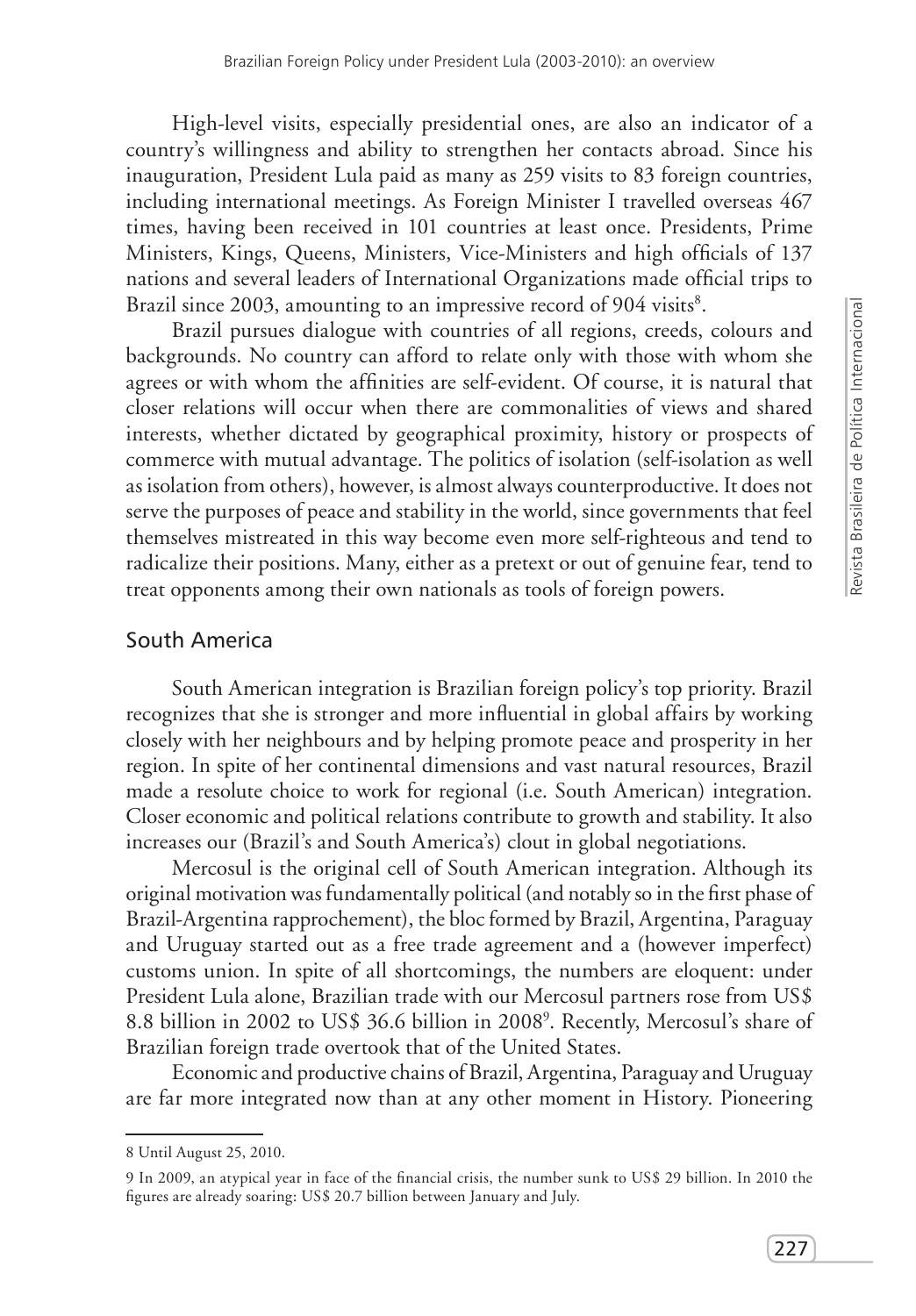experiments are being put together in development financing and monetary matters. Local currencies are being used for some transactions, thus reducing the cost of regional trade for small and medium enterprises. The upcoming accession of Venezuela will strengthen the bloc, increasing its energy resources and allowing the Southern Cone of Latin America to be linked to the Caribbean Sea.

Some other important achievements were obtained during the past eight years. Part of the credit has to go to President Lula's strong determination to push for integration, even in the face of bitter criticism. Very often, the Government had to impose its view over the objection of groups and sectors incapable of seeing the long-term interest – not only of the country as a whole, but their own. This was the case in the treatment of asymmetries within the bloc (involving mainly the smaller partners, Uruguay and Paraguay), but also in our relations with Argentina, whose economy was just emerging from a profound crisis and had undergone a period of drastic de-industrialization. There was often the need to show flexibility and, in some cases, even tolerance. It would be unreasonable and probably unfair to expect such an attitude to come spontaneously from the business class, even if – at the same time – our exports to Argentina were growing and our investments were multiplying. In these situations, government has to take the lead, and that is what we did. The result, as shown in the figures quoted above, were more than positive: not only did Mercosul as a whole become a larger trading partner for Brazil than the US, but Argentina alone absorbed more Brazilian exports than any other country, except China, in the last few months – a tendency very likely to be maintained.

Mercosul is not merely a trade association. In 1998, the bloc had acquired a strong political dimension with the Protocol of Ushuaia, which condemns any attempt to overthrow a democratically-elected government. Since 2007, Mercosul's Parliament has been functioning in Montevideo. As I write this article, ahead of the next December's Summit, in Foz do Iguaçu, the rules for national representation – which balance some degree of proportionality to demographic weight with the principle of sovereign equality – were just agreed by Mercosul's Council of Ministers. This will make it possible that, not very far in the future, Mercosul's congressmen will be elected directly by popular vote, as mandated by the Treaty that instituted the Parliament.

Mercosul's Fund of Structural Convergence (FOCEM), established in 2005, is another example of our firm commitment to a balanced development for the benefit of the peoples of all member States. Inspired by similar experiences in Europe, the FOCEM has been utilised to finance development projects, such as housing for the poor in Paraguay; lines for transmission of electricity in Paraguay, Uruguay and Argentina; and a Latin American University library in a town in Brazil that borders both Argentina and Paraguay. A plurinational strategy to combat foot-and-mouth disease (which also includes Bolivia, an associate member) is another example of how the Fund has been used to promote socioeconomic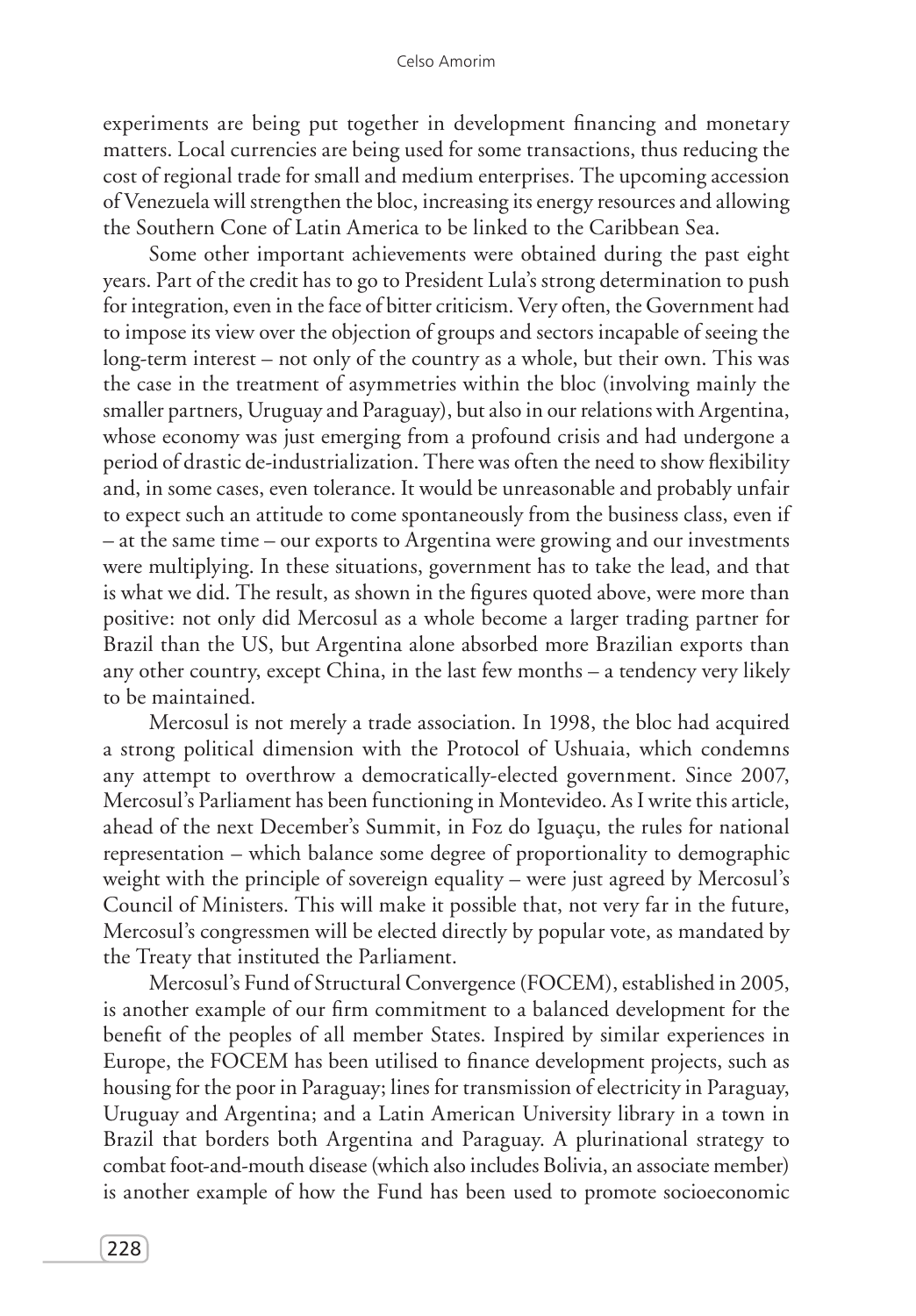development. Brazil is the main contributor to the fund providing *circa* 70% of its total resources.

The establishment of a free trade agreement between Mercosul and the Andean Community in 2004 virtually erected a South American free trade zone – an idea I tried to advance for the first time when I was President Itamar Franco's Foreign Minister (1993-1994). President Fernando Henrique Cardoso had the indisputable merit of inviting South American Heads of State and Government for a first summit of this kind in 2000. But it was during President Lula's term that a concentrated effort was made to achieve that objective.

The integration of South America involved not only innumerable rounds of negotiation by Ministers and/or high-level officials, but also the personal participation of the President himself. In a little more than eight months in office, President Lula had received, at least once, every South American Head of State. In two years, he visited all countries of the region. Needless to say: nothing remotely similar had happened before. At the same time as advances were made in the commercial area, a renewed push was given on infrastructure projects. As a result, the big industrial and agricultural centres in the Atlantic Coast and its hinterland will be linked, for the first time, to the Pacific ports (and vice-versa), a feat that North America accomplished in the 19<sup>th</sup> century.

This second level of regional integration has a clear political dimension. All South American nations are now gathered under the same institutional umbrella. The Union of South American Nations (Unasul) was officially founded in Brasilia in 2008 with the signing of a constitutive treaty. But the first important step toward political integration dates back to 2004, when a Presidential Summit in Cuzco, Peru, decided to create the South American Community of Nations  $(CASA)^{10}$  – Unasul's original name.

Several thematic commissions were established under Unasul, among them the Councils of Health, Infrastructure, Drug Control and Defence. Besides the cooperation dimension, Unasul has proven useful to resolve crises the countries of South America had to face collectively. In 2008, as the political situation in Bolivia deteriorated, Unasul offered its good offices, which proved instrumental in the reconciliation process. More recently, rising tensions between Colombia and Venezuela were eased with the assistance, among others, of Unasul Secretary-General, late Argentinean President Nestor Kirchner, who joined in the mediation efforts. When a police rebellion threatened the institutional stability in Ecuador, Unasul acted promptly not only to condemn the attempted coup, but also to avoid its dire consequences.

While the usual critics decried that Unasul suffered from congenital anti-Americanism, it is becoming ever more evident that the regional organisation has an important role in resolving – or at least addressing conflicts in the region (the polemics around US bases in Colombia was another example). Unasul has

<sup>10</sup> The acronym is the same word for "house" or "home" in both Portuguese and Spanish.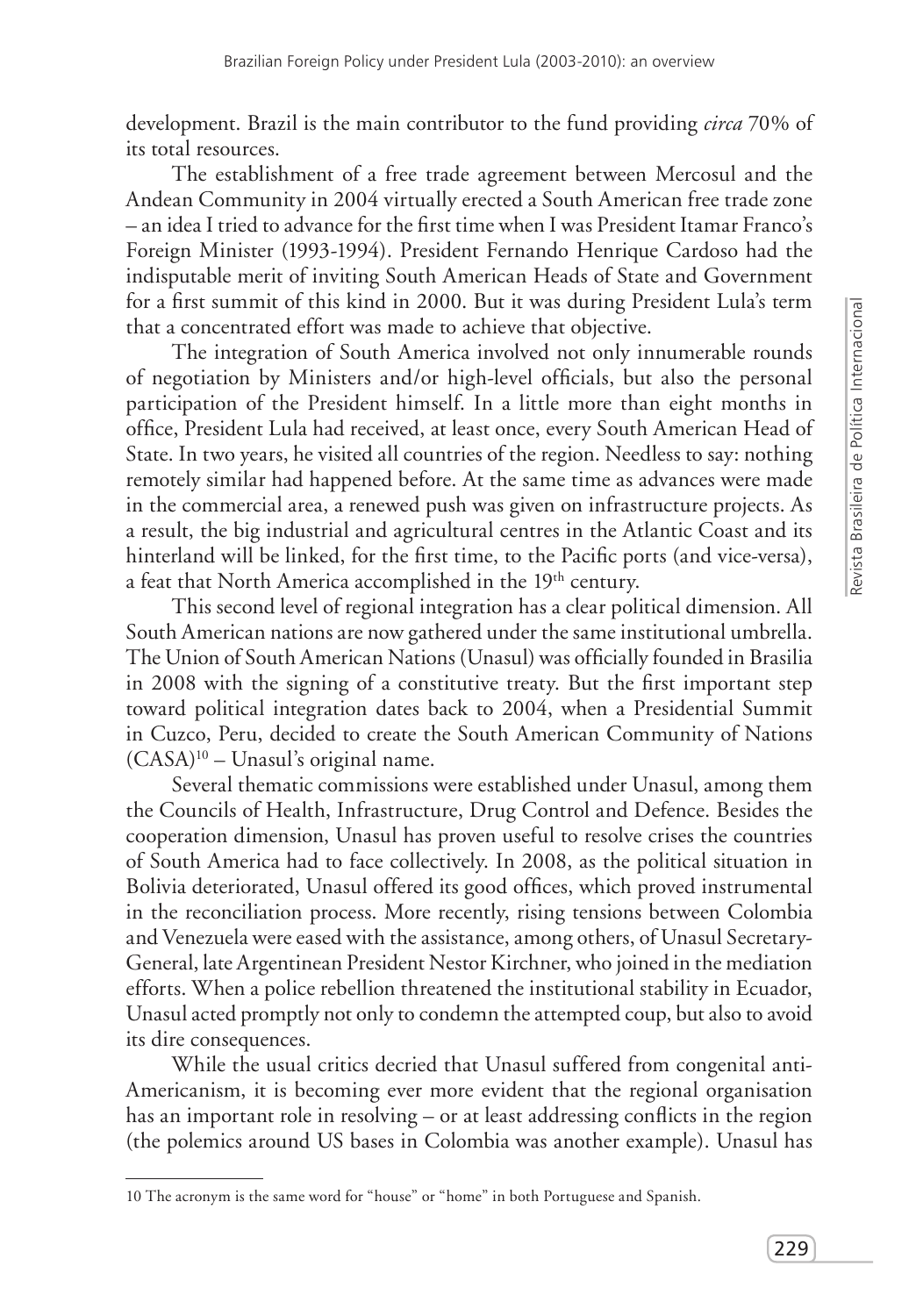also given South America a face. It was a motive for pride for anyone who was present to watch the Chilean President Michelle Bachelet address the 2<sup>nd</sup> South American-Arab Countries' Summit in Doha, Qatar, in 2009, on behalf of the whole of South America. If any further evidence was needed to show the usefulness of Unasul as an instrument for dialogue, the fact that President Obama asked for a meeting with Unasul during the  $5<sup>th</sup>$  Summit of the Americas, held in Port of Spain, could be another illustration.

The consolidation of South America as a political actor is an important step toward the broader integration of Latin America and the Caribbean. In December 2008, President Lula convened a "multisummit" in Costa do Sauípe, in the state of Bahia. The gathering included a Mercosul Summit, a Unasul Summit, a Rio Group11 Summit, and, finally, a Summit of all 34 Latin American and Caribbean States – the first ever to take place in 200 hundred years of independent life of most countries. Indeed, the "CALC" (the acronym by which it became known) was the first occasion on which the Heads of State and Government of Latin America and Caribbean nations met without the sponsorship or tutelage of Europe or North America.

Consolidating the integrationist drive, a second edition of CALC was organized in Cancun in February 2010. The most important decision taken in Mexico was to institute the Latin American and Caribbean Organisation– CELAC, in the Portuguese/Spanish acronym. Another Latin American and Caribbean Summit is already expected to take place in Venezuela, in 2011. At that meeting, CELAC's institutional architecture is expected to be defined.

Last April, Brasilia hosted the first Brazil-CARICOM Summit. Most Caribbean States had remained outside the radar of Brazilian diplomacy for far too long and it was about time to remedy such "benign neglect". Not only is the Caribbean an intrinsic part of our region, but also Caribbean countries – including the English-speaking ones – and Brazil have a great deal in common, not least the enormous African contribution to demographics and culture.

Brazil now has permanent diplomatic representation in every single Latin American and Caribbean country. No process of regional integration can be successful without strong bilateral actions, especially when there is a wide perception about asymmetries among the countries involved. Such is certainly the case in South America and might also be true for the whole of Latin America and the Caribbean. Bearing this in mind, Brazil has proposed and carried out many bilateral initiatives – commercial agreements, cooperation projects, financing of infrastructure – with her neighbours. In all these projects and agreements, we tried to exercise solidarity, by voluntarily applying the principle of "less than full reciprocity" that rich countries should observe (but seldom do) in trade negotiations.

<sup>11</sup> The Rio Group was formed in 1986 when the Contadora Group and the Support Group – put together to collaborate with a peaceful solution to the conflicts in Central America – merged into a broader group for political concertation. Today, the mechanism reunites almost all countries of Latin America and the Caribbean.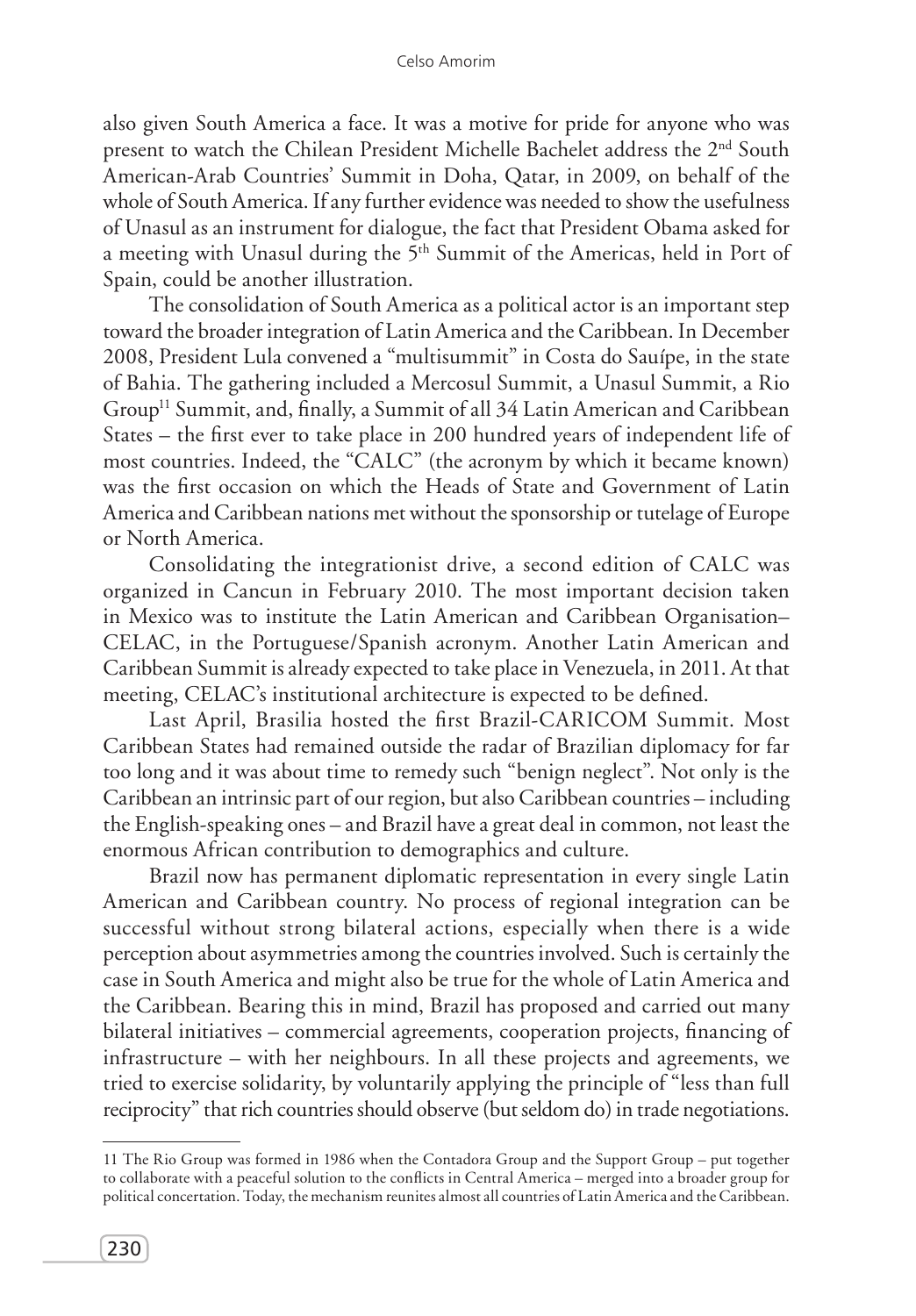A recent issue of "The Economist" brought a cover article named "Nobody's backyard". In its American edition, the magazine cover was illustrated with a map of the Western hemisphere turned "upside down" (South on top and North on the bottom), defying conventional geographical wisdom. Curiously, this map reproduces, perhaps unconsciously, the idea of an early  $16<sup>th</sup>$  century map used as the basis for a tapestry that hangs over the wall of the office of the Brazilian foreign minister in the Itamaraty Palace, in Brasilia. The article rightfully emphasizes the economic changes in Latin America and the Caribbean and how this affected the international status of the region. But the situation depicted by the map also reflects transformations made possible by decisive action in the field of foreign policy.

### South-South

At the crossroads of all the main guidelines of Brazilian foreign policy is the effort to establish closer relations with other developing countries. South-South cooperation is a diplomatic strategy that originates from an authentic desire to exercise solidarity toward poorer countries. At the same time, it helps expand Brazil's participation in world affairs. Cooperation among equals in matters of trade, investment, science and technology and other fields reinforces our stature and strengthens our position in trade, finance and climate negotiations. Last but not least, building coalitions with developing countries is also a way of engaging in the reform of global governance in order to make international institutions fairer and more democratic.

On President Lula's second day in office, I hosted Minister Nkosazana Zuma of South Africa and she raised the need for new mechanisms of coordination among some major countries of the South. Having gone through, in my previous experience as a diplomat and foreign minister, so many failed attempts of establishing such groups, but still recognizing the validity of my colleague's (and, later on, also my friend's) concern, I suggested we should try something relatively simple: a small group – only three countries – one in each continent of the South, all of them vibrant multiethnic, multicultural democracies, with an ever-increasing role in the world: India, South Africa and Brazil. Thus the idea of creating what came to be known as IBSA was born. After consultations conducted by the South African Foreign Minister with our Indian counterpart, the first meeting, at Ministerial level, was convened in Brasilia in June 2003, involving Zuma, Sinha (from India) and myself. The  $19<sup>th</sup>$  – century three-seat piece of furniture where we sat on together to symbolize the new union still stands as I write this article in the Foreign Minister's office. By now, IBSA has been the object of four Summits, fifteen Foreign Minister meetings; an ever-larger number of Ministerial meetings of sectorial nature and innumerable events involving civil society.

IBSA has also been a pioneering example of South-South cooperation, not only for the benefit of the peoples of India, Brazil and South Africa, but also in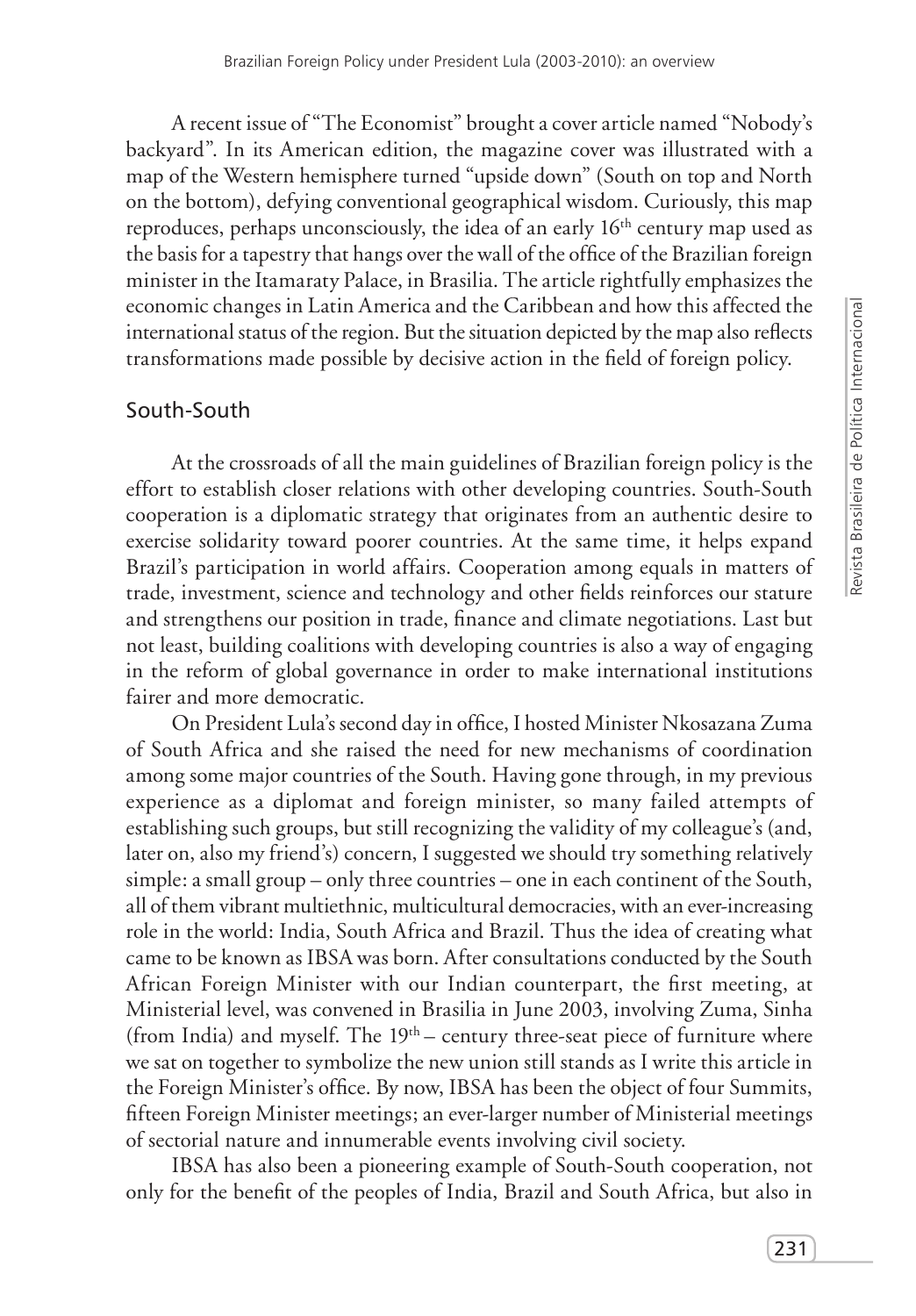favour of poorer nations. The IBSA Fund finances development projects in some of the world's poorest countries: Burundi, Cambodia, Guinea-Bissau, Laos, Palestine, Sierra Leone and, most notably, Haiti.

On the margins of the 65th General Assembly, IBSA Ministers held a meeting with Indonesia (on the subject of Palestine) with the presence of the Palestinian Foreign Minister. Curiously, an article written by former Secretary of State Condoleezza Rice before she left office, make specific reference to those four countries – the members of IBSA and Indonesia – as new stakeholders of global stability:

"*The importance of strong relations with global players extends to those that are emerging. With those, particularly India and Brazil, the United States has built deeper and broader ties. (…) Today, India and Brazil look outward as never before, secure in their ability to compete and succeed in the global economy. In both countries, national interests are being redefined as Indians and Brazilians realize their direct stake in a democratic, secure, and open international order – and their commensurate responsibilities for strengthening it and defending it against the major transnational challenges of our era. We have a vital interest in the success and prosperity of these and other large multiethnic democracies with global reach, such as Indonesia and South Africa"* <sup>12</sup>

Another example of how Brazil plays her part in this game of "variable geometry" is our strong support for the institutionalisation of the BRIC (Brazil, Russia, India and China) group<sup>13</sup>. These four countries – which combined account for roughly one third of the world's population, 15% of the global economy and more than half of the economic growth in the last decade – have already shown their weight in the discussions of global economic and political matters – most notably at the Financial G-20.

Last April, Brasilia hosted, on the same day, twin summits of emerging nations: the 4th Summit of Heads of State and Government of IBSA and the 2nd BRIC Summit. Brazil, China, India, Russia and South Africa agreed upon the urgency of reforming global governance. Whereas BRIC can rightfully claim to be the new heavyweight of international relations, the IBSA Forum is perhaps one example of imaginative diplomacy put at the service of building a fairer and more democratic world order.

### Africa, Middle East and beyond

Outside South America, priority has been given to enhancing our relations with Africa. Brazil has the largest African-descendent population outside that

<sup>12</sup> RICE, Condoleezza. *Rethinking the national interest*. Foreign Policy, Volume 84, Number 4, July/August 2008.

<sup>13</sup> This new category was first invented by an economist specialized in finance matters, Jim O'Neill of the Goldman Sacks.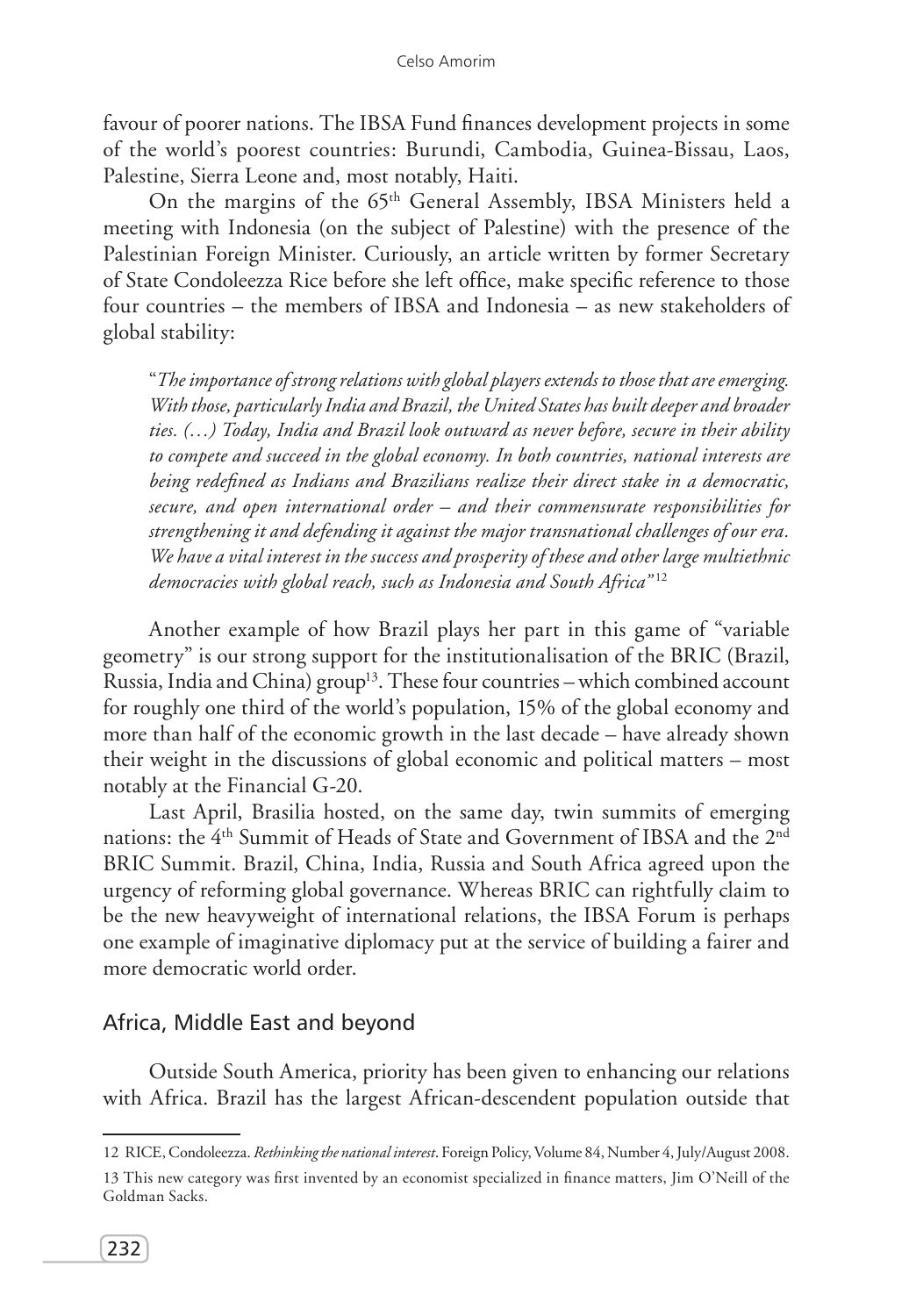continent. Beyond incidental political and economic gains, the search for closer relations with Africa is guided by historic, demographic and cultural bonds.

African Portuguese-speaking countries are, quite understandably, the ones with whom Brazil has the most enduring, solid and diversified relationships. Back in 1975 Brazil was the very first country to recognize Angola's independence, at a time when the ruling party in Luanda was ill-judged by most of the international community. Such bold gesture granted Brazil a special relationship with that former Portuguese colony that lives on in our days. Progressively, stronger relations were developed with all five "PALOPs"14. The Community of Portuguese-Speaking Countries (or CPLP) – originally idealized by Ambassador José Aparecido de Oliveira following a Summit held in São Luís do Maranhão, Brazil, in 1989, and formally established in 1996 – brought us even closer to those African nations.

Brazil's movement toward the African continent was not limited to the Portuguese-speaking nations. By the end of his second term in office, President Lula will have visited Africa 12 times, including as many as 23 countries. Few, if any, non-African (or even African) leaders can claim such a record. The fact that President Lula was a guest of honour at the 13<sup>th</sup> African Union Summit held in Sirte, Libya, in July 2009 – upon invitation by the President of the Commission of the African Union – is a testimony to the fact that his commitment to Africa is recognized.

A string of targeted initiatives in technical cooperation with African countries have been set in motion under the coordination of the Brazilian Cooperation Agency. In 2008 the Brazilian State-Institution for agricultural research (Embrapa) opened an office in Accra, Ghana, in order to share its technology, which has tremendously improved the productivity of Brazilian *cerrados* and may be replicated in the African savannahs. Brazil also maintains a cotton-producing model-farm in Mali, one of the members of the Cotton-4 group.15 In Mozambique, our Government financed the construction of a factory of anti-HIV/AIDS medicaments, which will soon start production. There are units of the Brazilian national industrial training service (Senai, in its acronym in Portuguese) in Angola, Cape Verde, Guinea-Bissau, Mozambique and São Tomé & Principe. Africa is the destination of as much as 60% of the Brazilian Cooperation Agency's budget.

As a follow-up to President Lula's attendance to the Sirte Summit, the 1<sup>st</sup> Brazil-Africa Dialogue on Food Security was organized in Brasilia last May, aiming at combating hunger, alleviating poverty and promoting development of the African continent. The first Brazil-ECOWAS (Economic Community of West African States) Summit took place in the Island of Sal, Cape Verde, in July, with a view to establishing a zone of peace and cooperation in the South Atlantic

<sup>14</sup> Countries using Portuguese as an official language on the African continent.

<sup>15</sup> Integrated by Benin, Burkina Faso, Chad and Mali, the group fights against European cotton subsidies, which prevent the output of massive cotton-growers from entering the rich countries' markets.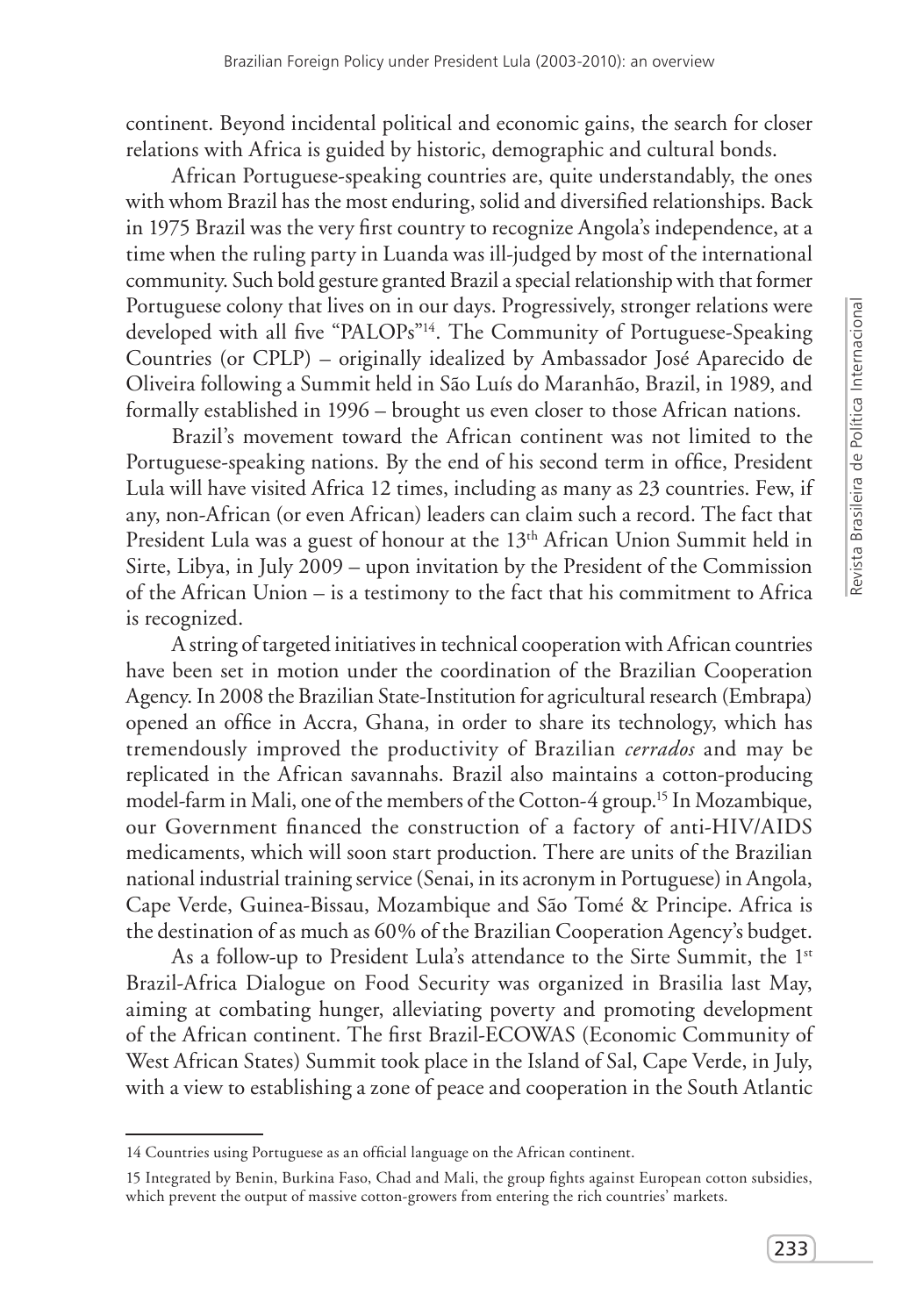and promoting business and other forms of cooperation between our countries. Previously, in July 2006, in Salvador, Bahia, we hosted the 2<sup>nd</sup> Conference of Intellectuals from Africa and the Diaspora, the first of its kind to be organized outside the African continent.

Since 2007, Brazil coordinates the country-specific Guinea-Bissau "configuration" of the Peace-Building Commission (PBC) of the UN. The PBC is a fairly new organ within the UN System, whose creation Brazil supported enthusiastically. It aims at creating and/or strengthening democratic institutions and improving living conditions in societies affected by war or civil conflict. The concept that a sound political environment – where democracy, the rule of law as well as good social practices prevail – is essential to avoid armed conflict is very dear to Brazil. Strengthening peace and democratic institutions in Guinea-Bissau remains a challenging task, to which Brazil is fully committed.

As result of the political priority attributed to the African continent in Brazilian foreign policy, the number of Brazilian resident embassies in Africa has more than doubled, now covering 39 out of the 53 countries.<sup>16</sup> In spite of the wellknown financial difficulties of most African nations, thirteen countries of that continent decided to open permanent representation in Brasilia since 2003, putting Brasilia among the top capitals in the world in number of African embassies (29).

As a consequence, not only has political dialogue with African countries improved vigorously, but also trade between the two margins of the Atlantic has expanded fivefold ever since – from US\$ 5 billion in 2002 to US\$ 26 billion in 2008. Taken as a single country Africa would appear as Brazil's fourth commercial partner, only behind China, the United States and Argentina, ahead of traditional partners such as Germany and Japan.

Another diplomatic move initiated by Brazil (in association with Nigeria) was the South American-African Summit. When President Olusegun Obasanjo suggested that Brazil should join Africa in a summit similar to those the continent had with countries such as China and India, we felt that not only Brazil, but the whole of South America should meet Africa on summit level. The first South American-African Countries' Summit was held in Abuja, Nigeria. A second one followed in Isla Margarita, Venezuela, in September 2009. A third edition is scheduled to take place in Libya at the end of 2011.

\* \* \*

In May 2005 Brazil hosted 34 leaders to the  $1<sup>st</sup>$  South American-Arab Countries Summit. A second summit was organized in Doha, Qatar, in 2009, and a third one will be held in Lima, Peru, in 2011. The high level contacts between foreign leaders helped to detect business opportunities and find new forms of

<sup>16</sup> There are also two Brazilian Consulate-Generals in Africa: one in Lagos, Nigeria, and the other one in Cape Town, South Africa.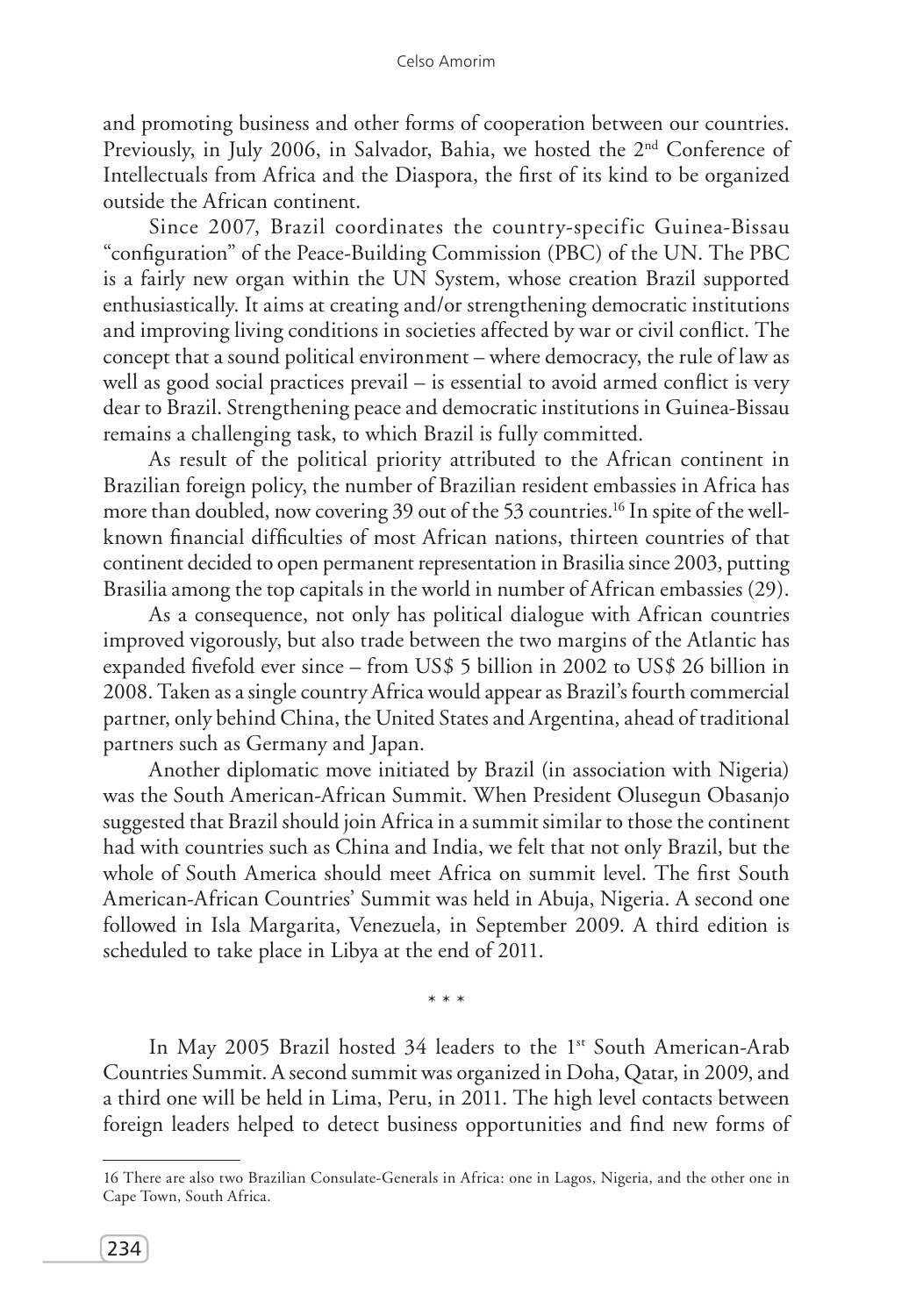cooperation – such as the combat against desertification. Common cultural projects also sprung from that original impulse, of which the "Amrik" photographic exhibition about the Arab presence in South America, and the construction of bicultural libraries in Algiers and São Paulo are the most visible examples.

Moreover, the bridge established between South Americans and Arabs put the old logic that the countries of the South should be tutored by the North in their international endeavours to test. In a way, both bi-regional mechanisms – ASPA and ASA, as we call them – represented important steps in the long road toward a more pluralistic world order.

Brazilian foreign policy under President Lula has made a genuine drive toward the Middle East. Lula was the first Brazilian Head of State ever to visit the region officially. Before him, Emperor Dom Pedro II took a trip to the Ottoman Empire in the late  $19<sup>th</sup>$  century, but his was a cultural and religious expedition for personal enlightenment. President Lula went to Syria, Lebanon, United Arab Emirates, Egypt, Algeria, Qatar, Libya and Saudi Arabia. More recently, the Brazilian President was received in Jordan, Israel, Palestine and Iran. He was the first South American leader to attend an Arab League Summit.

The interest is reciprocal: the Secretary-General of the Arab League, Amr Moussa, has been in Brasilia three times since 2003. Aside from their participation in the first "ASPA" Summit, eight Heads of State and Government of Arab countries visited Brazil in the past eight years. Within a period of less than two weeks, in late 2009, Presidents Shimon Peres of Israel, Mahommoud Abbas of Palestine and Mahmmoud Ahmadinejad of Iran all came to Brasilia.

Trade between Brazil and the Arab countries has multiplied threefold since 2003, and reached in 2008 US\$ 20 billion, with rather balanced trade flows. At its August 2010 Summit in San Juan, Argentina, Mercosul signed a free trade agreement with Egypt. As a matter of fact, the only other country outside South America with which Mercosul ever signed such an agreement was Israel. This is not just a coincidence. The latter agreement has recently entered into force. Similar deals are currently being negotiated with Morocco, Jordan and the Gulf Cooperation Council. A process is soon to be launched for FTAs with Syria and Palestine.

This push towards the Middle East was also motivated by the fact that Brazil is home to an estimated 10 to 12 million Arab-descendants – roughly 5% of our population. We are also proud of the very dynamic Jewish community. Both communities are fully integrated in our society. In fact, the largest populations of Lebanese and Syrian origin outside those countries are in Brazil. Depending on the way they are counted, there are twice as many Lebanese in Brazil as in Lebanon herself. Foreign policy ought to be in touch with the society it represents. As with Africa, Brazilian diplomacy could not ignore such reality.

That Brazil can contribute to the Middle East peace process is not only our view, but also that of countries in the region. As far back as 1993, serving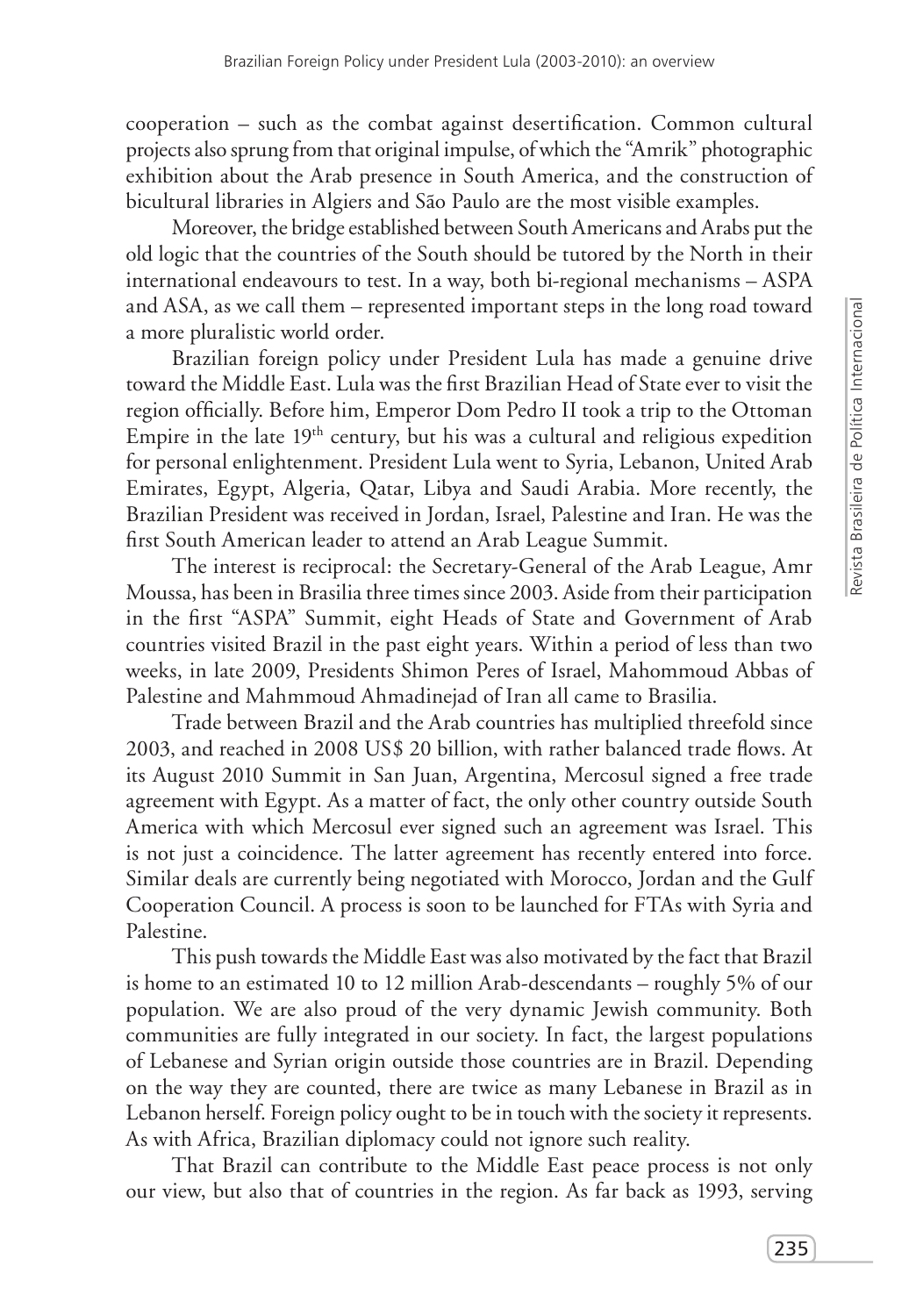as Minister under a previous Government, I had an interview with then Foreign Minister, now President, Shimon Peres, who urged Brazil to be more involved in the Middle East in order to exercise, in his words, a "moderating influence on the Arabs". Whatever the merits (and biases) of such assertion, it shows the Israeli interest in a bigger presence of Brazil in the region. The following year, Brazil was invited by both the Jordanian and the Israeli governments to be present at the ceremony in the Arava Valley, in which the Peace Treaty between the two countries was signed. Brazil was the only country in Latin America and the Caribbean to receive such an honour. It fell to me to represent my country. Our attitudes in the Security Council, over the last twenty years, in issues like Iraq, Libya and, more recently, Syria, Lebanon and Iran, contribute to make it clear that Brazil acts in accordance with her own judgement, even when under strong diplomatic pressure. More recently, as contacts with countries in the Middle East multiplied (with Arab nations, as we have seen, but also with Israel, Turkey and Iran), Brazil became more involved in the questions relating to peace and security in that troubled region.

Brazil is an unyielding defender of an independent Palestine, living in peace with Israel, within the pre-1967 borders with East Jerusalem as its capital. Brazil was invited to the Annapolis Conference in 2007, and was one of the few developing countries outside of the region to attend it. In fact, Brazil, India and South Africa were the only extra-regional, non-Islamic, non-traditional donor countries to receive the original invitation.

During the Israeli attack on Gaza in January 2009, I personally toured the region in order to convey Brazil's message of peace. Brazil also made two substantial contributions, amounting to US\$ 20 million to Palestine to support development in the West Bank and the reconstruction of the Gaza Strip. Along with our IBSA partners, we funded the construction of a sporting facility in Ramallah. We also made resources available for the reconstruction of a hospital in Gaza, when conditions on the ground permit.

In Asia, India and China are already our strategic partners not only in name but in volume of trade and cooperation projects. Brazil and India shoulder each other in the IBSA Forum, in the BRIC and BASIC groups, the twin G-20s, the G-4 (which maintains a close dialogue with South Africa) and in many other multilateral negotiations. Brazil and China too are partners in the BRIC and the twin G-20s. In 2009 China became – for the first time – our main commercial partner, surpassing the United States, who had held that position for almost a century. Relations with Indonesia – a vibrant democracy – have been improving steadfastly. Timor-Leste is a country with which Brazil has an affectionate and cultural relationship, due both to the fact that she is a Portuguese-speaking country and to her struggle for independence, which Brazil strongly supported in the UN. Besides our traditional relations with Japan and the majority of the members of the Association of Southeast Asian Nations (ASEAN), we opened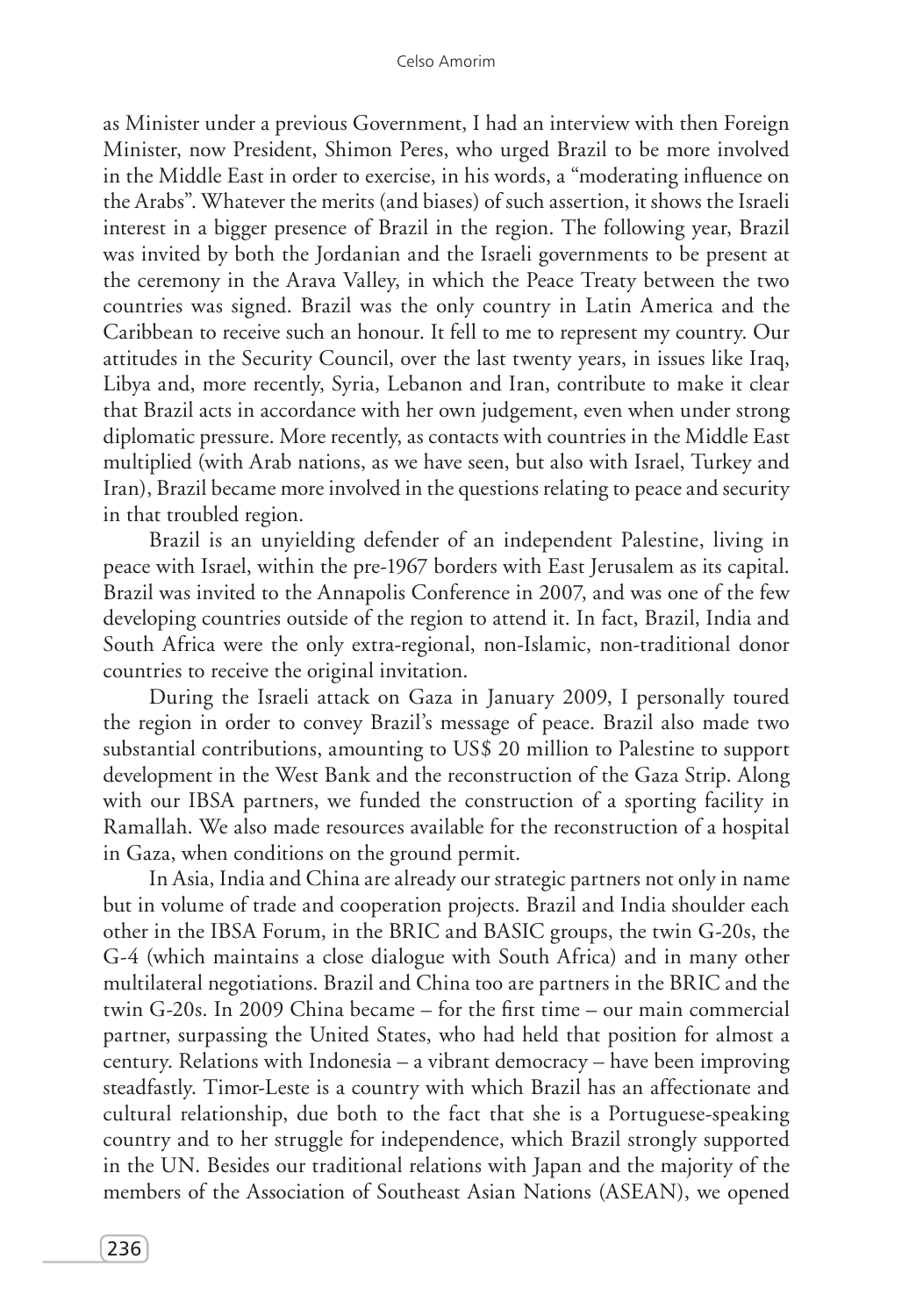(or will soon open) embassies in Afghanistan, Armenia, Azerbaijan, Bangladesh, Kazakhstan, Myanmar, Nepal, North Korea and Sri Lanka; and consulates in Canton, Hamamatsu, Mumbai and Shanghai. In 2007 Brasilia hosted the first Forum for East Asia-Latin America Cooperation (FEALAC) meant to improve business and political contacts across the two regions. At that occasion, we launched the seeds of a bi-regional association between Mercosul and the ASEAN.

\* \* \*

Countries like Portugal, Spain, Italy, the United Kingdom, Sweden – to quote a few – are longstanding partners of Brazil. With these and other Western European countries, we have been strengthening our bonds. With some of them we formally established strategic relationships (Sweden and Spain are two examples). Recently I toured several Central and Eastern European countries, including quite a few where a Brazilian Foreign Minister had never set foot on, such as Estonia, Serbia, Bosnia & Herzegovina, Bulgaria and Romenia.

Brazil is one of the few countries to have established a Strategic Partnership with the European Union. Among other benefits, this may help to pave the way for the establishment of a Mercosur-EU Association Treaty. In addition to the commercial opportunities, the political dialogue between leaders has permitted greater coordination and, some times, even joint initiatives in areas like energy, climate, and the treatment of the financial crisis.

With France, not only did Brazil establish a fruitful Strategic Partnership in 2007: we also gave muscle to it by setting in motion a number of bilateral initiatives. The Year of Brazil in France (2005) and the Year of France in Brazil (2009) were successful in bringing the French and the Brazilian peoples closer together. According to French data, Brazil, which has important defence needs, mainly in the Amazon and on her economic zone in the Atlantic (where huge reserves of oil have been found), has become the number one market for the French defence industry.

The dialogue with the United States has seldom been so intense. We tend to emphasize our commonalities even when we disagree on specific subjects. This has been instrumental in defusing tensions in situations such as the Venezuela crisis in 2003/2004 or in reconstruction efforts in Haiti. It also helped ensure a smooth course for the resolution that revoked Cuba's suspension from the Organisation of American States (OAS) in May 2010.

Aside from the shared values of two great multiethnic democracies of the Western hemisphere, there is a wide positive agenda set forth by our governments. We recently signed Memoranda of Understanding on Biofuels, on Combating Racial Discrimination, on Promoting of Gender Equality, on Climate Change and on Trilateral Cooperation to the benefit of Central American and Caribbean countries, as well as African ones. Earlier this year, during Secretary Hillary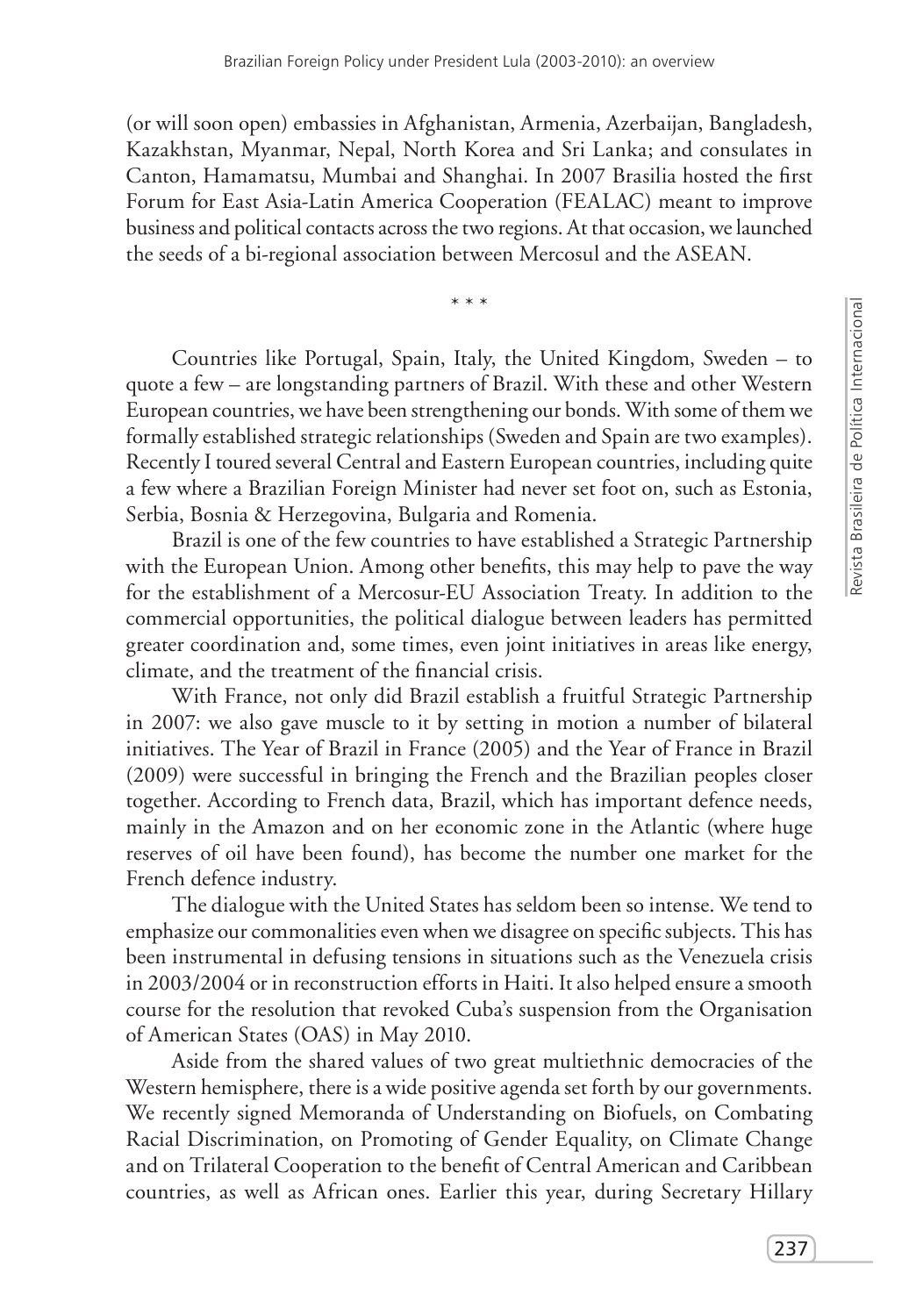Clinton's visit to Brasilia, a Global Partnership Dialogue was established between Itamaraty and the Department of State.

Brazil and the US are the two largest economies of the hemisphere. Recent data show Brazil as the country with which the US has the largest trade surplus, a dubious honour from our point of view, but an indicator of the intensity of the bilateral relations. Both our countries were also very active in upgrading the Financial G-20 as the prime forum for macroeconomic coordination. We have been strong partners – even if not always agreeing on every single point – on trade negotiations and climate change discussions. In the hemisphere and beyond, Brazil and the US have a great deal to gain from a strong relationship.

Even though the relative weight of the United States among Brazil's trade partners has been dropping in the last few years, in absolute numbers our commercial relations have actually doubled. The US remains one of our leading business partners, but is now rivalled by China and, more recently, by Argentina in strictly commercial terms (of course investment flows from US to Brazil are not challenged by our Southern neighbour). This shows that Brazil diversified our trade without harm to the old and traditional relations.

#### Human rights

Brazil's commitment to the promotion of human rights is unwavering both within our borders and on a global scale. Brazil sees human rights being profoundly related to democracy, peace and development. The promotion of human rights is at the heart of Brazilian foreign policy, as illustrated by our attitude of solidarity and non-indifference toward many of the most vulnerable peoples on the planet.

In multilateral fora, Brazil favours a non-selective and objective treatment of human rights, one that avoids politicisation or bias. Every single country – the rich and the poor, the powerful and the weak, either in Africa or in Europe – should be subject to the same methods of scrutiny, without double standards. That is why Brazil was one of the most enthusiastic proponents of the mechanism known as the Universal Periodic Review (UPR), which gives universal, undifferentiated treatment to every single country. In Brazil's view, although subject to further improvements, this mechanism has been achieving remarkable results since its establishment in 2008.

As I had the chance to state before the 65<sup>th</sup> UN General Assembly, more often than not, the exercise of human rights is more effectively ensured by dialogue and cooperation than by arrogant attitudes derived from self-declared moral superiority. A harsh condemnation of this or that country in Geneva or New York, based on a self-ascribed position of high moral ground, does little to ameliorate the situation of those perishing in the field. Engaging in real dialogue with the authorities with the actual means to make peoples' lives less miserable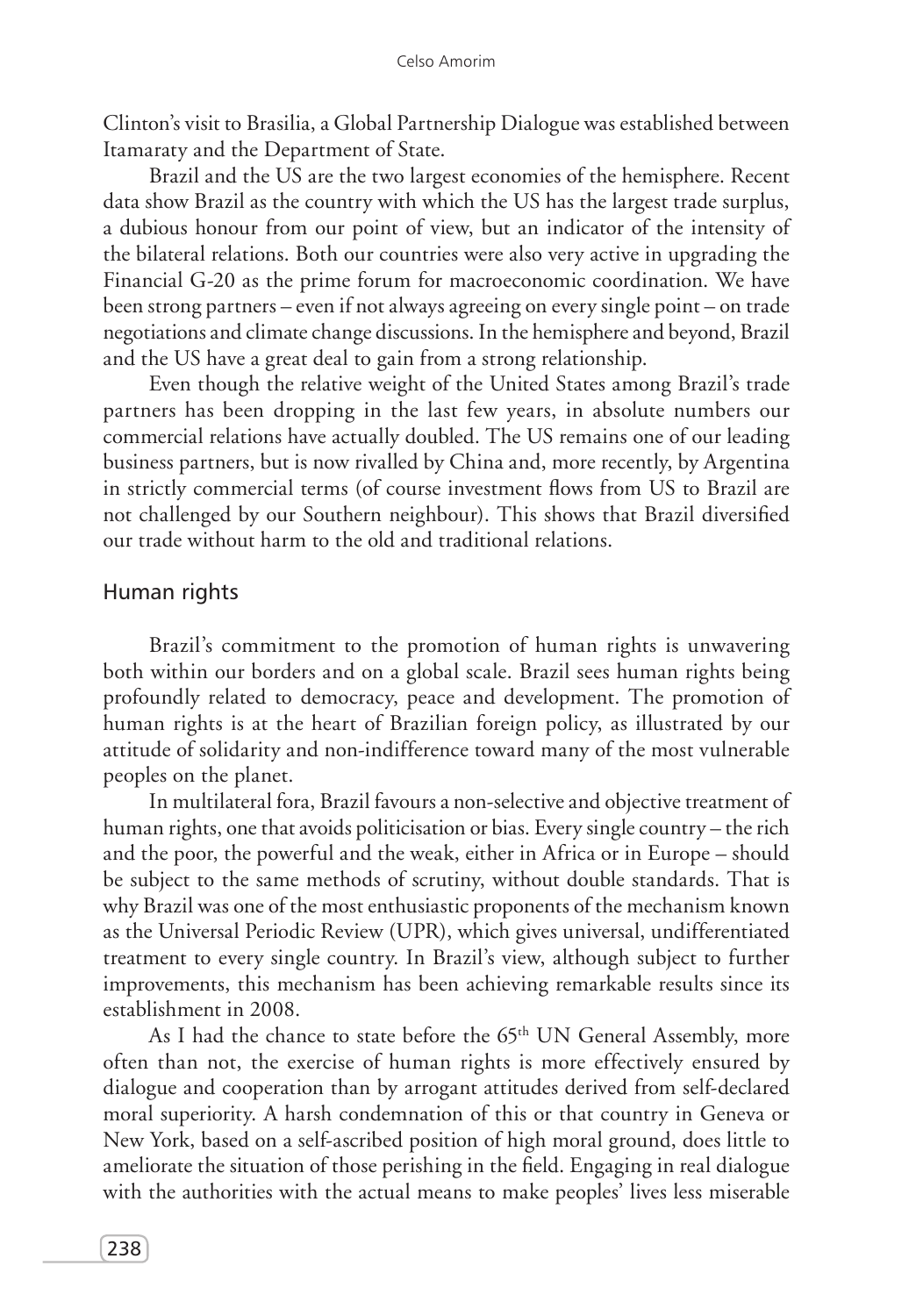is – as a rule – more productive for improving human rights then a resounding speech in the Human Rights Council.

In this field, as in many others, preaching by example achieve far greater results than rhetoric. Brazil wishes to give a real contribution to those suffering from human rights violations. Apart from many other actions of humanitarian nature we have undertaken in the recent past, we have just decided to make an important financial contribution to the High Commissioner of Human Rights specifically directed to a project that seeks to alleviate the plight of women who have been victims of sexual violence in the Democratic Republic of Congo.

## Conclusion

In the last eight years, Brazil's role in the world has undeniably attained new heights. Our voice is heard with greater attention not because we scream louder, but because we are more respected. That has a lot to do with the growth of our economy, the vibrancy of our democracy and the example of our social policies. But some of the success can also be credited to our foreign policy.

From the outset, empowered with the mandate for change received in his election, President Lula decided to follow a foreign policy that was both active and bold. With the benefit of hindsight, it is also possible to say that President Lula's foreign policy was also creative – or "imaginative", as the professor interviewed by "Le Monde" said.

Foreign policy has also been a motive for the Brazilian people's renewed sense of self-esteem. As we approach the end of President Lula's Administration, a great number of articles in the international press have been focusing on what our diplomacy has accomplished over the last eight years. Indeed, having been a career diplomat for most of my life and serving as Foreign Minister for the second time, I can say, with all certainty, that in no previous period of our History, Brazil's role in the world has been the object of so much interest and, I dare say – at least in some cases – admiration.

A recent survey carried out by the Pew Research Institute attested that 78% of Brazilians support the way our foreign policy has been conducted. Even more impressive, Pew Research detected that 77% of Brazilians believe their country already is or will eventually become a "superpower". Granting that nobody knows very clearly what being a "superpower" means, there is no doubt that a profound transformation in the national collective psychology is underway.

This is a far-cry from the self-demeaning mindset that was so common in Brazil. In the late 50s, the famous journalist, playwright and often football commentator Nelson Rodrigues coined the expression "stray dog complex" to describe the defeatist mentality that resulted from the frustration with the Brazilian national team almost among the finalists, but never a champion. The victories in the World Cups of 1958, 1962 and 1970 (and, further on, 1994 and 2002) totally